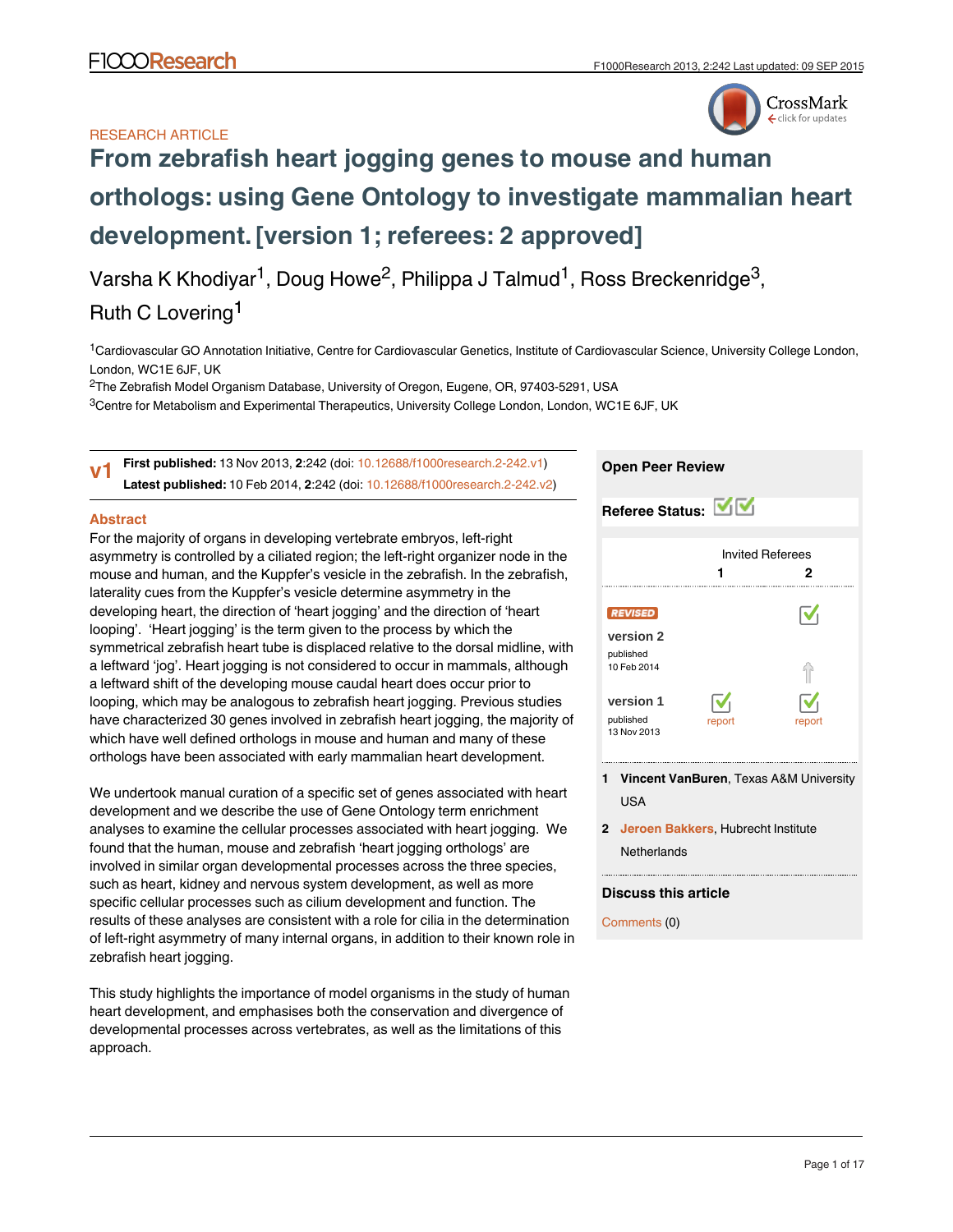**Corresponding author:** Ruth C Lovering (r.lovering@ucl.ac.uk)

**How to cite this article:** Khodiyar VK, Howe D, Talmud PJ *et al.* **From zebrafish heart jogging genes to mouse and human orthologs: using Gene Ontology to investigate mammalian heart development. [version 1; referees: 2 approved]** *F1000Research* 2013, **2**:242 (doi: [10.12688/f1000research.2-242.v1\)](http://dx.doi.org/10.12688/f1000research.2-242.v1)

**Copyright:** © 2013 Khodiyar VK *et al*. This is an open access article distributed under the terms of the [Creative Commons Attribution Licence,](http://creativecommons.org/licenses/by/3.0/) which permits unrestricted use, distribution, and reproduction in any medium, provided the original work is properly cited. Data associated with the article are available under the terms of the [Creative Commons Zero "No rights reserved" data waiver](http://creativecommons.org/publicdomain/zero/1.0/) (CC0 1.0 Public domain dedication).

**Grant information:** The Cardiovascular GO Annotation Initiative is funded by the British Heart Foundation (SP/07/007/23671 and RG/13/5/30112) and PJT is supported by the British Heart Foundation (RG08/014). The Zebrafish Model Organism Database is funded by the National Human Genome Research Institute (P41 HG002659) of the National Institutes of Health.

*The funders had no role in study design, data collection and analysis, decision to publish, or preparation of the manuscript.*

**Competing interests:** The authors declare that they have no conflict of interests. VKK is currently employed by *F1000Research*. Her role at the journal does not include any involvement in the pre-publication editorial checks, or with the refereeing process.

**First published:** 13 Nov 2013, **2**:242 (doi: [10.12688/f1000research.2-242.v1\)](http://dx.doi.org/10.12688/f1000research.2-242.v1)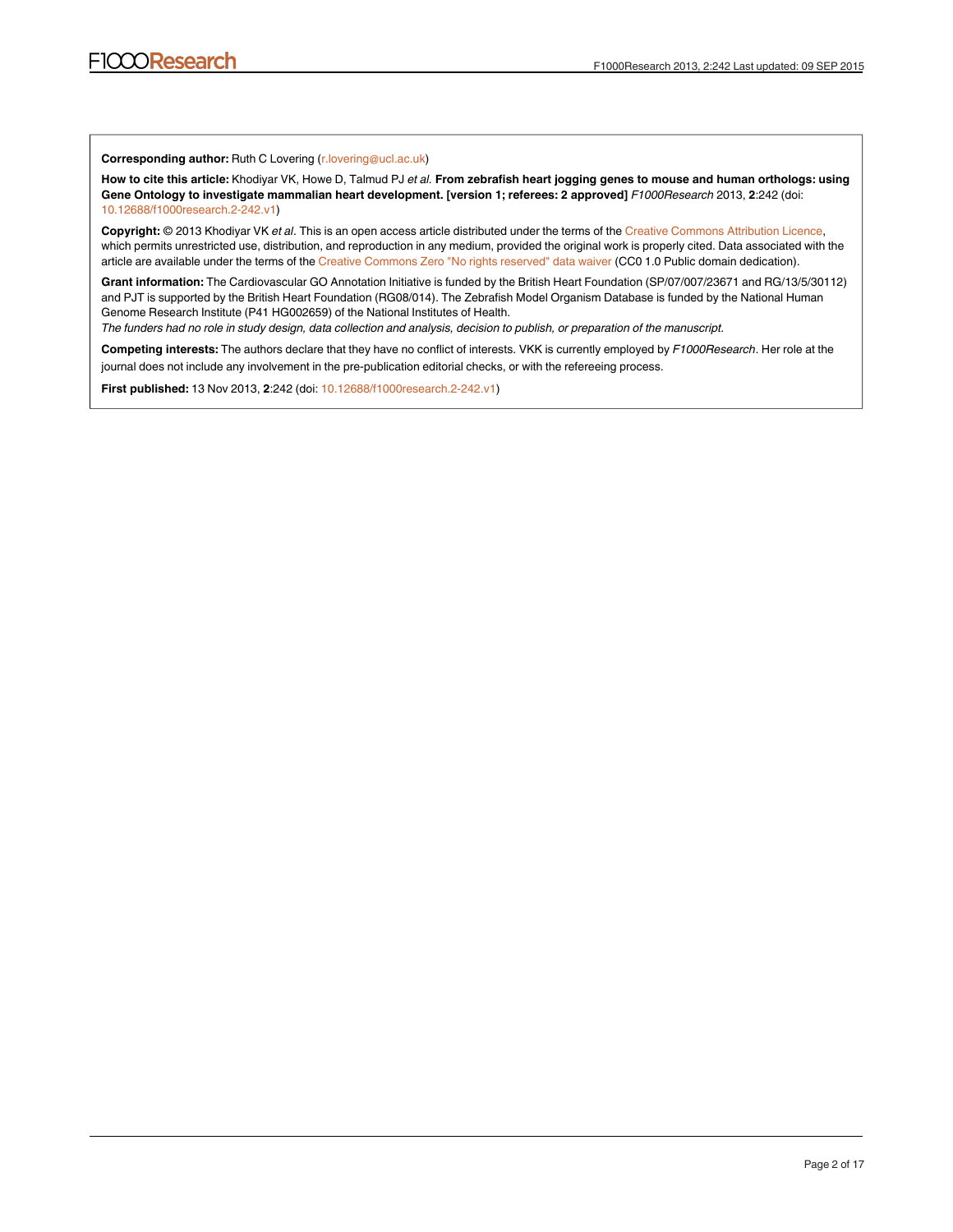#### **Introduction**

An understanding of heart development is important for the treatment of both congenital and acquired heart disease. The majority of heart development studies use model organisms for ethical and practical reasons. Transparent fish embryos, as well chick embryos, enable the developing heart to be studied in real time<sup>1</sup>, and the mouse continues to be a key model organism used to investigate mammalian heart development<sup>2</sup>. Although there is substantial evolutionary conservation in the development of left-right axis asymmetry, there is divergence between species<sup>3</sup>. The earliest events in mammalian heart development are of great interest, but are poorly understood relative to externally developing organs, due to practical constraints.

For the majority of developing vertebrate embryos left-right asymmetry is controlled by a ciliated region; the left-right organizer node in the mouse and human, and the Kuppfer's vesicle in the zebrafish $4.5$ . In the zebrafish, laterality cues from the Kuppfer's vesicle determine asymmetry in the developing heart, and consequently the direction of heart jogging and heart looping. At 24 hours post-fertilization (hpf) the symmetrical zebrafish heart tube is displaced relative to the dorsal midline, with a leftward 'jog'. At 36hpf the heart tube then loops to the right to create the asymmetric heart<sup>5,6</sup>. Cilia within the Kuppfer's vesicle are known to be instrumental in establishing left-right asymmetry and consequently play a significant role in determining the direction of heart jogging<sup>7</sup> and heart looping<sup>[8](#page-10-0)</sup>. However, a failure of heart jogging does not necessarily imply that there will be a failure in heart looping, and vice versa. In addition, asymmetric cell migration has been implicated as a key factor in the process of heart jogging $9-13$ . Several of the genes involved in zebrafish heart jogging have been identified from mutation, morpholino and functional complementation studies $6,10,13-26$  $6,10,13-26$ .

We sought to determine whether the use of Gene Ontology (GO) annotation could offer mechanistic clues to early mammalian heart development. GO is a controlled vocabulary that is used to describe gene product function $2^7$ . GO describes three aspects of a gene product's biology: the *biological process* that the gene product is involved in, the specific *molecular function* of the gene product and the *cellular component* that the gene product is located in. GO terms are associated in a directed acyclic graph (DAG), and thus have defined relationships to each other.

The process of heart looping has been described in a variety of higher eukaryotes $2,28,29$  $2,28,29$  $2,28,29$ , and the occurrence of dextral-looping, the early phase of heart looping, appears to be conserved from zebrafish to chicken to humans. In addition, many congenital heart abnormalities, such as dextrocardia and isomerisms are thought to be due to abnormal heart looping<sup>2,[30](#page-11-0)</sup> and ciliary dysfunction has been associated with 50% of patients with congenital heart disease and heterotaxy<sup>31</sup>. However, the process of heart jogging has only been described in zebrafish<sup>6</sup>. Biben and Harvey describe a leftward shift of the developing mouse caudal heart prior to looping, which may be analogous to heart jogging in zebrafish $28$ , but to our knowledge this has not been investigated further, and heart jogging is not considered to occur in mammals. Consequently, when the ontology describing heart development was expanded<sup>[32](#page-11-0)</sup>, limitations were included to prevent the association of the GO term 'heart jogging'

to mammalian gene products<sup>33</sup>. However, an absence of evidence is not evidence of absence, hence it remains a possibility that heart jogging also occurs in mammalian systems.

Although there has been substantial progress in heart development research<sup>1,3,4[,29](#page-11-0)</sup>, there are clearly gaps in our understanding of early heart development, particularly in the mammal. Functional enrichment analysis of genes known to be involved in zebrafish heart jogging, and also of the human and mouse orthologs of these zebrafish heart jogging genes, identifies many conserved biological processes, functions and cellular locations across these three species. The results of these analyses support the role of cilia in symmetry breaking and the importance of cell signalling in early heart development.

#### **Methods**

#### Generation of the list of zebrafish heart jogging genes

A list of 30 zebrafish heart jogging genes was compiled using a variety of approaches. Twelve zebrafish proteins were identified as they were already annotated to the 'heart jogging' GO terms, a further 18 proteins were then identified using the ZFIN database, using a keyword search (heart jogging). The ZFIN ([http://zfin.org/\)](http://zfin.org/) browser searches figure legends of papers that are known to describe specific zebrafish genes (and proteins), but which have not yet been curated with GO terms. This search identified a further 23 zebrafish genes, however manual review of these publications led to 5 being disregarded, as the evidence for an involvement in heart jogging was not strong enough. This left 30 zebrafish proteins with strong evidence for a role in the heart jogging process [\(Table 1\)](#page-3-0). The experimental evidence describing the association of each gene to the process of heart jogging was manually reviewed, to ensure consistent criteria were applied.

#### Generation of the list of human and mouse 'jogging ortholog' genes

The HUGO Gene Nomenclature Committee Comparison of Orthology Predictions (HCOP) search tool ([http://www.genenames.](http://www.genenames.org/cgi-bin/hcop.pl) [org/cgi-bin/hcop.pl\)](http://www.genenames.org/cgi-bin/hcop.pl) was used to identify the closest possible human and mouse ortholog for each of the 30 zebrafish genes. HCOP displays predictions from 11 homology prediction tools, including EnsemblCompara, Homologene and Inparanoid<sup>34</sup>. For all but one gene, *southpaw*, HCOP returned human or mouse homologs for the zebrafish genes. The lack of a close mammalian ortholog of *southpaw* was confirmed with a UCSC BLAT analysis against the human and mouse genomes<sup>35</sup>. BLAST analysis<sup>[36](#page-11-0)</sup> showed that the closest possible human and mouse homolog for the zebrafish *southpaw* gene was *Nodal* (33% identity). Indeed, both *southpaw* and *nodal* are specifically expressed in the left lateral plate mesoderm $5.37$  $5.37$  and knockdown of murine *Nodal* in this region leads to a disruption of cardiac asymmetry, as does injection of *southpaw* morpholinos, suggesting a functional orthology between *southpaw* and *Nodal*[5,](#page-10-0)[37](#page-11-0). However a reciprocal HCOP search showed that the zebrafish genes *nodal-related 1* and *2* are the closest orthologs of human *NODAL*. Hence we have not included a human or mouse ortholog for zebrafish *southpaw* ([Table 1](#page-3-0)). Three pairs of zebrafish paralogs (*bmpr2a*/*bmpr2b*; *foxj1a*/*foxj1b*; *nipbla*/*nipblb*) have a single corresponding ortholog in human and mouse. Therefore, there are 26 human and 26 mouse orthologs to the 30 zebrafish genes identified as relevant to zebrafish heart jogging ([Table 1](#page-3-0)).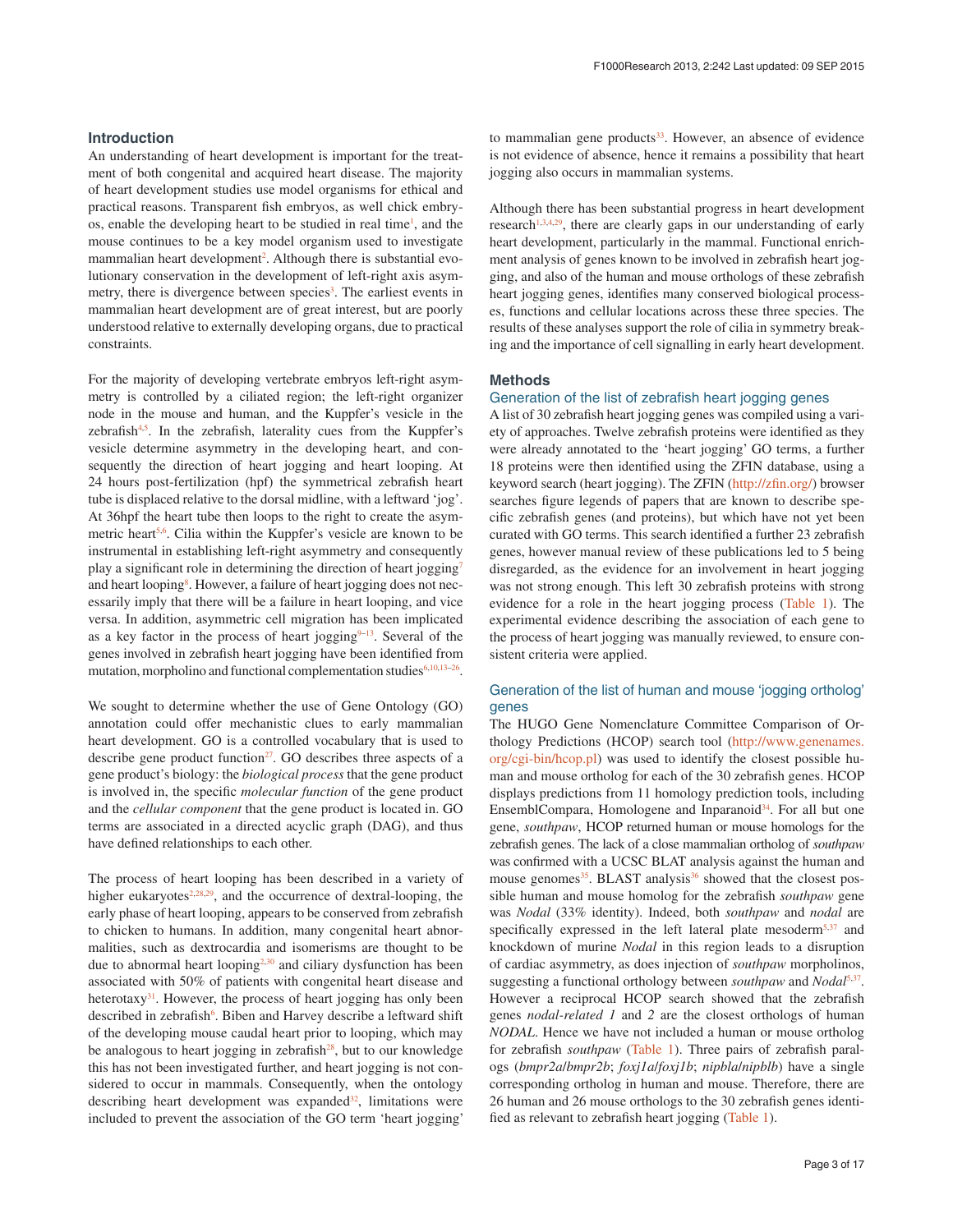#### <span id="page-3-0"></span>**Table 1. Proteins included in zebrafish 'jogging' gene list and the human and mouse 'jogging ortholog' gene lists.** The evidence for these 30 zebrafish proteins having a role in heart jogging comes from mutant, morpholino or functional complementation studies, as described in the associated publications.

| Zebrafish gene symbol<br>(protein ID)                    | Human gene symbol<br>(protein ID) | <b>Mouse gene symbol</b><br>(protein ID) |  |  |  |
|----------------------------------------------------------|-----------------------------------|------------------------------------------|--|--|--|
| acvr1 <sup>6</sup> (Q9DGI6)                              | ACVRL1 (P37023)                   | Acvrl1 (Q61288)                          |  |  |  |
| apc <sup>57</sup> (F1QN37)                               | APC (P25054)                      | Apc (Q61315)                             |  |  |  |
| bmp46,13 (O57574)                                        | BMP4 (P12644)                     | Bmp4 (P21275)                            |  |  |  |
| bmp7a <sup>6</sup> (Q9PTF9)                              | BMP7 (P18075)                     | Bmp7 (P23359)                            |  |  |  |
| bmpr2a <sup>20</sup> (Q288P3)                            | BMPR2 (Q13873)                    | Bmpr2 (O35607)                           |  |  |  |
| bmpr2b <sup>20</sup> (Q288P2)                            |                                   |                                          |  |  |  |
| camk2a <sup>14</sup> (Q32PV2)                            | CAMK2A (Q9UQM7)                   | Camk2a (P11798)                          |  |  |  |
| camk2b2 <sup>14</sup> (E7F012)                           | CAMK2B (Q13554)                   | Camk2b (P28652)                          |  |  |  |
| camk2g1 <sup>14</sup> (Q4V9P8)                           | CAMK2G (Q13555)                   | Camk2g (Q923T9)                          |  |  |  |
| $ccdc103°$ (Q6DGB6)                                      | CCDC103 (Q8IW40)                  | Ccdc103 (Q9D9P2)                         |  |  |  |
| ccdc40° (Q56A40)                                         | CCDC40 (Q4G0X9)                   | Ccdc40 (Q8BI79)                          |  |  |  |
| $cob^{23}$ (11X3U9)                                      | COBL (075128)                     | Cobl (Q5NBX1)                            |  |  |  |
| dand5 <sup>15</sup> (Q76C29)                             | DAND5 (Q8N907)                    | Dand5 (Q76LW6)                           |  |  |  |
| dnaaf1 $6,10$ (Q7ZV84)                                   | DNAAF1 (Q8NEP3)                   | Dnaaf1 (Q9D2H9)                          |  |  |  |
| dub <sup>22</sup> (Q0P484)                               | RCSD1 (Q6JBY9)                    | Rcsd1 (Q3UZA1)                           |  |  |  |
| fgfr2 <sup>18</sup> (Q8JG38)                             | FGFR2 (P21802)                    | Fgfr2 (P21803)                           |  |  |  |
| foxh 16,58 (Q919E1)                                      | FOXH1 (075593)                    | Foxh1 (O88621)                           |  |  |  |
| foxj1a <sup>25</sup> (Q08Cl2)<br>foxi $1b^{25}$ (F1R8Z9) | FOXJ1 (Q92949)                    | Foxj1 (Q61660)                           |  |  |  |
| fzd2 <sup>22</sup> (Q90YL7)                              | FZD2 (Q14332)                     | Fzd2 (Q9JIP6)                            |  |  |  |
| gsk3b <sup>17</sup> (Q9IBD2)                             | GSK3B (P49841)                    | Gsk3b (Q9WV60)                           |  |  |  |
| has2 <sup>13</sup> (Q9DG41)                              | HAS2 (Q92819)                     | Has2 (P70312)                            |  |  |  |
| $Irrc66$ (B3DH20)                                        | LRRC6 (Q86X45)                    | Lrrc6 (O88978)                           |  |  |  |
| nipbla <sup>21</sup> (F5HSE3)                            |                                   |                                          |  |  |  |
| Niplblb <sup>21</sup> (F1QBY1)                           | NIPBL (Q6KC79)                    | Nipbl (Q6KCD5)                           |  |  |  |
| $nkd124$ (Q2TJA6)                                        | NKD1 (Q969G9)                     | Nkd1 (Q99MH6)                            |  |  |  |
| nphp3 <sup>26</sup> (P0Cl65)                             | NPHP3 (Q7Z494)                    | Nphp3 (Q7TNH6)                           |  |  |  |
| $pkd26$ (Q6IVV8)                                         | PKD2 (Q13563)                     | Pkd2 (O35245)                            |  |  |  |
| ptpn11a <sup>16</sup> (Q7ZW17)                           | PTPN11 (Q06124)                   | Ptpn11 (P35235)                          |  |  |  |
| southpaw <sup>10,19</sup> (Q7ZZT5)                       | no mammalian orthologs            |                                          |  |  |  |

#### Gene ontology annotation

The human 'jogging ortholog' genes were fully manually annotated, by an experienced GO curator<sup>38</sup>. Individual PubMed queries were run for each gene using the approved human gene symbol and filtering on 'human'. To achieve full annotation, all of the relevant publications (a total of 232) containing unique functional data for each gene were annotated, regardless of the specific biology described in each paper. This approach enabled consistent annotation of all experimental data relating to each gene, thus ensuring an unbiased overview of any common processes associated with these genes. In addition, the GO term 'heart looping' was associated with a 'jogging ortholog' human gene if dextrocardia or *situs inversus totalis* phenotypes had been associated with a mutation in the gene, in order to follow the generally agreed view that leftward heart looping will have resulted in these phenotypes<sup>2</sup>.

#### Functional enrichment analysis

The Mouse Genome Informatics functional enrichment tool VLAD (VisuaL Annotation Display; [http://proto.informatics.jax.org/pro](http://proto.informatics.jax.org/prototypes/vlad-1.0.3/)[totypes/vlad-1.0.3/](http://proto.informatics.jax.org/prototypes/vlad-1.0.3/)) was used to look for overrepresentation of GO terms in each gene list relative to the whole genome of the organism. The annotation datasets used for the analysis were zfin (4th March 2013), goa\_human (5th March 2013) and mgi (7th March 2013) for the zebrafish, human and mouse analyses respectively, and the ontology dataset used was dated 10th March 2013. The query gene lists (as UniProt IDs) were pasted into the 'Query Set' field, the 'Universe Set' field was left blank (to specify all genes in species specific annotation file) and the 'Display Settings' options selected were 'pruning threshold':3 and 'collapsing threshold':6. No evidence codes were excluded from the analyses. For this analysis the total number of genes (universe set size) having annotations in the *biological*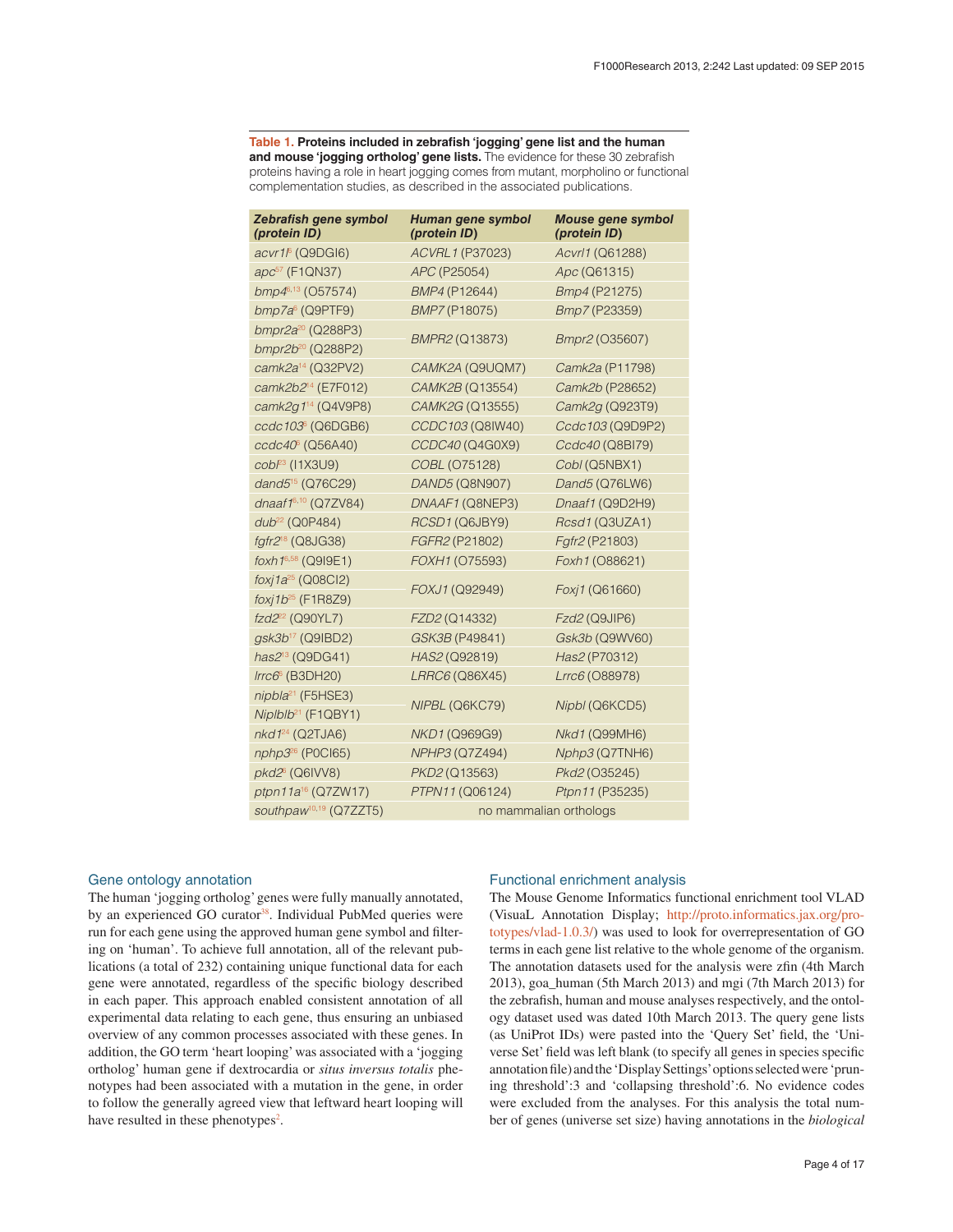*process* ontology were 14,577, 30,441 and 24,813 for zebrafish, human and mouse respectively. In line with common practice, when using functional analysis tools, enriched GO terms with 1 or 2 associated query genes were excluded from the final results table.

#### Creation of an 'early heart development' mouse gene list

A list of 103 mouse genes likely to play a role in early heart development was created by combining gene lists derived from three sources: The Mouse Genome Informatics Mammalian Phenotype Ontology browser [http://www.informatics.jax.org/searches/](http://www.informatics.jax.org/searches/MP_form.shtml) [MP\\_form.shtml](http://www.informatics.jax.org/searches/MP_form.shtml)[39](#page-11-0), the QuickGO browser [http://www.ebi.ac.uk/](http://www.ebi.ac.uk/QuickGO/) [QuickGO/](http://www.ebi.ac.uk/QuickGO/)[40](#page-11-0) and the 'jogging ortholog' gene list described above (see Mousegenelist.csv in [Data File\)](#page-7-0). The Mammalian Phenotype Ontology browser was queried for genotypes annotated with the terms 'abnormal direction of heart looping', '*situs inversus totalis*', 'dextrocardia' and 'mesocardia', creating a list of 180 genotypes with an associated gene. Due to the multiple phenotypes associated with each of these genotypes only 58 genes were identified through this approach, and of these only 5 overlap with the 26 'jogging ortholog' genes. Thirty-five genes were identified by filtering on the GO term 'determination of heart left/right asymmetry' and its child terms, the evidence code IMP (Inferred by Mutant Phenotype), and the mouse taxon. Of these only two are also present in the 'jogging ortholog' gene lists and 11 are present in the phenotype gene list. Twenty-six mouse 'jogging ortholog' genes were added to this combined gene list, and any duplicated genes were removed.

#### **Results**

#### Annotation of the zebrafish heart jogging genes and the human 'jogging ortholog' genes

Thirty zebrafish genes were annotated to the GO term 'heart jogging' or one of its child terms based on experimental data from the literature [\(Table 1\)](#page-3-0). Human and mouse orthologs of these genes were identified, as described in the Methods section, resulting in a list of 26 mammalian 'jogging orthologs'.

The human 'jogging ortholog' genes were then fully annotated with GO terms based on published experimental data. All manual annotations to the human, mouse and zebrafish genes can be visualized with the QuickGO Gene Ontology browser <http://tinyurl.com/humanortholog>, <http://tinyurl.com/mouseortholog> and [http://tinyurl.com/zebrafish](http://tinyurl.com/zebrafishgenes)[genes](http://tinyurl.com/zebrafishgenes).

#### Functional enrichment analysis

The zebrafish heart jogging gene list and the human and mouse 'jogging ortholog' gene lists were analysed using the VLAD enrichment tool. This identified 155 *biological process* GO terms that were significantly enriched in the zebrafish (see Human\_data. csv in [Data File](#page-7-0)), 431 in the human (see Human\_data.csv in [Data File\)](#page-7-0) and 402 in the mouse (see Mouse\_data.csv in [Data File\)](#page-7-0) gene lists. The enriched GO terms from all three species were grouped into five biological areas: Development, Patterning, Cellular Process, Signalling and Movement. The relative enrichment of key GO terms from each area was compared across all three species (see Biological\_process\_summary.csv in [Data File](#page-7-0); summarized in [Table 2\)](#page-5-0).

*Enrichment of heart development terms.* As expected there was a significant enrichment of developmental process terms in all three gene lists, including an enrichment of the GO term 'heart development'. However, there was also enrichment of terms such as 'renal system development' and 'nervous system development', indicating the role of these proteins in regulating the development of a range of organ systems and tissues. These data analyses also show an enrichment of terms describing specific, but universal, cellular processes, such as signalling and regulation of transcription [\(Table 2](#page-5-0)). These terms represent essential aspects of development, but are grouped discretely due to their roles in many other biological processes.

'Pattern specification', described in GO as a 'developmental process that results in the creation of defined areas or spaces within an organism to which cells respond and eventually are instructed to differentiate' and several of its more specific child terms (such as 'specification of symmetry'), were also enriched in all three gene lists. Within the symmetry ontology, the GO term 'determination of heart left/right asymmetry' is annotated to all 30 genes in the zebrafish jogging gene list, however, it is only associated with 8 and 4 jogging ortholog genes in the human and mouse respectively. Of the 97 zebrafish genes associated with 'determination of heart left/right asymmetry' 31% are also present in the zebrafish jogging gene list. In contrast, only 11% of the human and 8% of the mouse genes associated with this term are also 'jogging orthologs'. These results confirm an overlap in the functional role of the zebrafish jogging genes and the human and mouse orthologs in the determination of heart left/right symmetry. However, this relatively low level of overlap may reflect the limitations of model organism and human research in this area, rather than a lack of functional conservation of these genes.

In addition, there were some differences in the developmental terms that were enriched between species. For example, the GO terms 'vasculature development' and 'sensory organ development' are enriched in both the human and mouse 'jogging ortholog' gene lists ([Table 2](#page-5-0)), but neither of these processes are enriched in the zebrafish jogging ortholog genes. This difference may reflect the type of experiments zebrafish are used for, rather than reflecting a difference between zebrafish and mammals in the genes required for these developmental processes.

*Enrichment of cilia terms.* Terms in the cellular component organization or biogenesis ontology were enriched across all three gene lists [\(Table 2](#page-5-0) and Biological\_process\_summary.csv in [Data File](#page-7-0)). Specifically there was an enrichment of terms describing 'cilium morphogenesis' and 'protein complex assembly' ([Figure 1\)](#page-6-0). Within each of these, some more specific terms were enriched, for example the human and mouse 'jogging ortholog' gene lists were enriched for the term 'axonemal dynein complex assembly', whilst the zebrafish and human gene lists showed an enrichment of the term 'cilium assembly'.

Terms such as 'regulation of cell projection organization' were also enriched in the human and mouse 'jogging ortholog' gene lists. 'Regulation' terms have a 'regulates' relationship with the relevant processes; for example the term 'positive regulation of cell projection organization' has a 'positively\_regulates' relationship to the term 'cell projection organization'. In GO an important benefit of building a DAG, rather than a flat-list of controlled vocabulary terms, is that relationships can be used to make inferences from one term to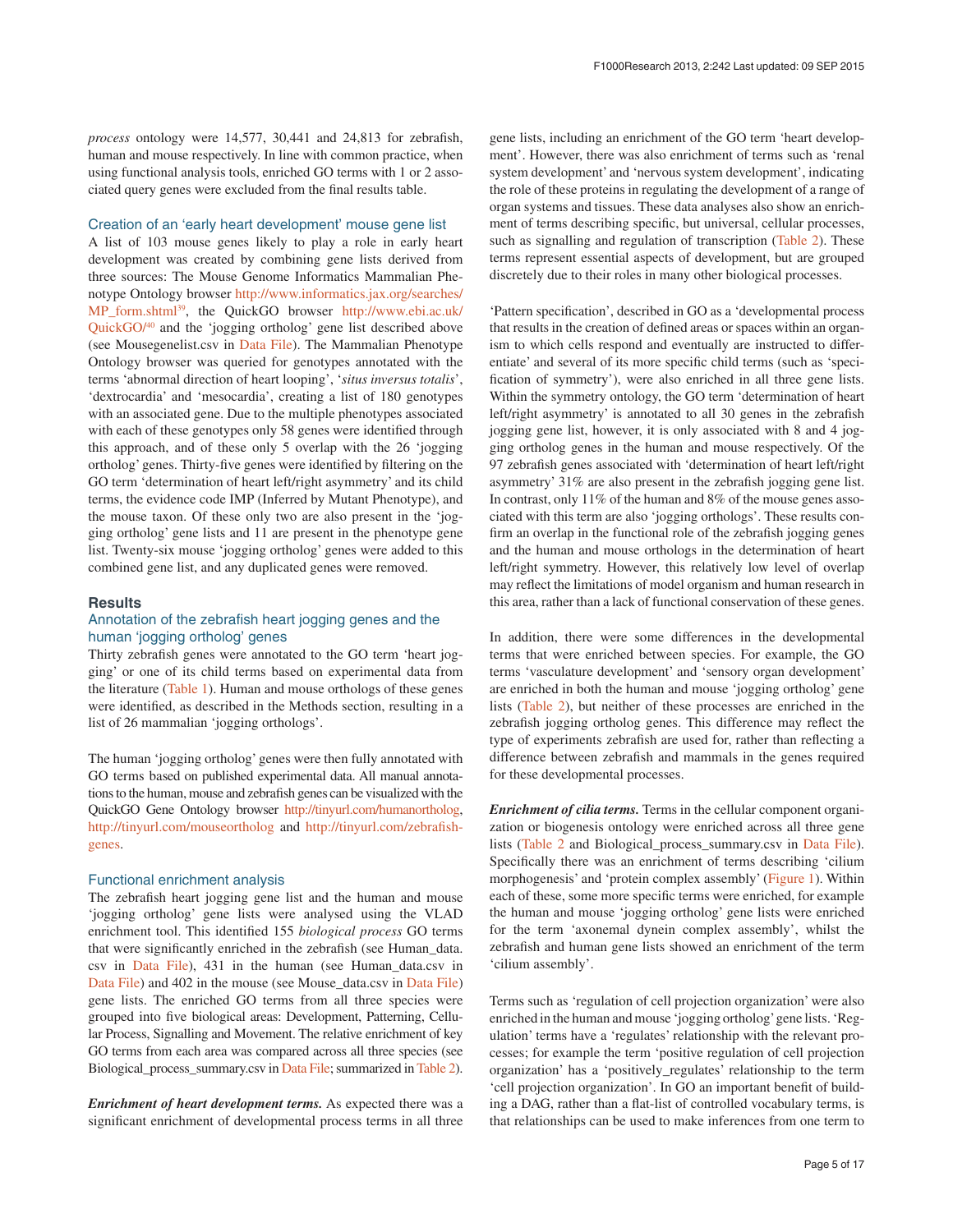#### <span id="page-5-0"></span>**Table 2. Comparison of enriched Gene Ontology terms across orthologous gene lists from zebrafish, human and**

**mouse.** The enriched GO terms were grouped into specific ontology areas, with a selection of more specific child term (preceded with a dash) also included. The full list of grouped GO terms can be found in Table S4, which also shows the genes annotated to each term from each of the three species. k: the number of genes in each gene list annotated to the GO term; M: the number of genes in the species proteome annotated to the GO term.

|                                                                           |                          | <b>Zebrafish</b>         |                          | Human            |                  | <b>Mouse</b> |                          |                  |                          |
|---------------------------------------------------------------------------|--------------------------|--------------------------|--------------------------|------------------|------------------|--------------|--------------------------|------------------|--------------------------|
| <b>Gene Ontology terms</b>                                                | k                        | $\boldsymbol{M}$         | $k/M$ as $%$             | $\boldsymbol{k}$ | $\boldsymbol{M}$ | $k/M$ as $%$ | $\boldsymbol{k}$         | $\boldsymbol{M}$ | $k/M$ as $%$             |
| <b>DEVELOPMENT</b>                                                        |                          |                          |                          |                  |                  |              |                          |                  |                          |
| GO:0032502 developmental process                                          | 30                       | 2357                     | 1.3%                     | 24               | 6803             | 0.4%         | 22                       | 3945             | 0.6%                     |
| - GO:0009888 tissue development                                           | 30                       | 673                      | 4.5%                     |                  | 17 1849          | 0.9%         | 14                       | 1138             | 1.2%                     |
| - GO:0072358 cardiovascular system development                            | 30                       | 487                      | 6.2%                     | 15               | 1095             | 1.4%         | 10                       | 679              | 1.5%                     |
| - GO:0001944 vasculature development                                      |                          |                          |                          | $\overline{7}$   | 666              | 1.1%         | 7                        | 436              | 1.6%                     |
| - GO:0007507 heart development                                            | 30                       | 268                      | 11.2%                    | 13               | 634              | 2.1%         | 8                        | 390              | 2.1%                     |
| - GO:0001947 heart looping                                                | 22                       | -83                      | 26.5%                    | $\overline{7}$   | 68               | 10.3%        | $\overline{\phantom{a}}$ |                  | $\overline{\phantom{0}}$ |
| - GO:0007399 nervous system development                                   | 8                        | 700                      | 1.1%                     | 15               | 2802             | 0.5%         | 12                       | 1486             | 0.8%                     |
| - GO:0072001 renal system development                                     | 6                        | 100                      | 6.0%                     | 9                | 386              | 2.3%         | 6                        | 200              | 3.0%                     |
| - GO:0007423 sensory organ development                                    | $\overline{a}$           |                          |                          | 10               | 738              | 1.4%         | 8                        | 480              | 1.7%                     |
| - GO:0048736 appendage development                                        | 4                        | 123                      | 3.3%                     | 4                | 237              | 1.7%         | $\overline{4}$           | 159              | 2.5%                     |
| - GO:0050793 regulation of developmental process                          | 6                        | 267                      | 2.2%                     | 14               | 2383             | 0.6%         | 14                       | 1542             | 0.9%                     |
| <b>PATTERNING</b>                                                         |                          |                          |                          |                  |                  |              |                          |                  |                          |
| GO:0007389 pattern specification process                                  | 30                       | 435                      | 6.9%                     | 15               | 644              | 2.3%         | 12                       | 414              | 2.9%                     |
| - GO:0009799 specification of symmetry                                    | 30                       | 177                      | 16.9%                    | 10               | 147              | 6.8%         | 7                        | 90               | 7.8%                     |
| - GO:0061371 determination of heart left/right<br>asymmetry               | 30                       | 97                       | 30.9%                    | 8                | 71               | 11.3%        | $\overline{4}$           | 48               | 8.3%                     |
| <b>CELLULAR PROCESS</b>                                                   |                          |                          |                          |                  |                  |              |                          |                  |                          |
| GO:0071840 cellular component organization or<br>biogenesis               |                          | 12 1124                  | 1.1%                     |                  | 17 5991          | 0.3%         | 15                       | 3306             | 0.5%                     |
| - GO:0030030 cell projection organization                                 |                          | 10 274                   | 3.6%                     |                  | 12 1311          | 0.9%         | 11                       | 644              | 1.7%                     |
| - GO:0051128 regulation of cellular component<br>organization             |                          |                          |                          | 10               | 1894             | 0.5%         | 10                       | 1293             | 0.8%                     |
| - GO:0031344 regulation of cell projection<br>organization                |                          |                          |                          | 5                | 452              | 1.1%         | 5                        | 311              | 1.6%                     |
| GO:0006468 protein phosphorylation                                        | 8                        | 696                      | 1.1%                     | 8                | 842              | 1.0%         | 9                        | 748              | 1.2%                     |
| - GO:0001932 regulation of protein phosphorylation                        | $\overline{\phantom{a}}$ |                          | $\overline{\phantom{a}}$ | 8                | 1124             | 0.7%         | 8                        | 722              | 1.1%                     |
| GO:0006357 regulation of transcription from RNA<br>polymerase II promoter | 8                        | 166                      | 4.8%                     | 10               | 1939             | 0.5%         | 12                       | 1268             | 0.9%                     |
| GO:0042127 regulation of cell proliferation                               | 5                        | 70                       | 7.1%                     | 9                | 1769             | 0.5%         | 9                        | 1123             | 0.8%                     |
| GO:0007049 cell cycle                                                     |                          |                          |                          | 9                | 1644             | 0.5%         | 8                        | 915              | 0.9%                     |
| - GO:0051726 regulation of cell cycle                                     |                          |                          |                          | 6                | 934              | 0.6%         | 6                        | 538              | 1.1%                     |
| <b>SIGNALLING</b>                                                         |                          |                          |                          |                  |                  |              |                          |                  |                          |
| GO:0023052 signaling                                                      | 12                       | 2131                     | 0.6%                     | 16               | 6682             | 0.2%         | 16                       | 4568             | 0.4%                     |
| - GO:0023051 regulation of signaling                                      | 7                        | 521                      | 1.3%                     | 16               | 3227             | 0.5%         | 16                       | 1931             | 0.8%                     |
| GO:0050896 response to stimulus                                           |                          |                          |                          |                  | 20 10767         | 0.2%         | 21                       | 6679             | 0.3%                     |
| - GO:0048583 regulation of response to stimulus                           | 7                        | 557                      | 1.3%                     |                  | 15 3799          | 0.4%         |                          | 15 2140          | 0.7%                     |
| <b>MOVEMENT</b>                                                           |                          |                          |                          |                  |                  |              |                          |                  |                          |
| GO:0007017 microtubule-based process                                      | 6                        | 188                      | 3.2%                     | 6                | 873              | 0.7%         | $\overline{4}$           | 358              | 1.1%                     |
| GO:0040011 locomotion                                                     | 10                       | 289                      | 3.5%                     | 10               | 1448             | 0.7%         | 8                        | 753              | 1.1%                     |
| - GO:0040012 regulation of locomotion                                     |                          | $\overline{\phantom{0}}$ |                          | 6                | 657              | 0.9%         | 5                        | 473              | 1.1%                     |
| - GO:2000145 regulation of cell motility                                  |                          | $\overline{\phantom{0}}$ |                          | 6                | 608              | 1.0%         | 5                        | 439              | 1.1%                     |
| - GO:0016477 cell migration                                               | 8                        | 200                      | 4.0%                     | 6                | 931              | 3.6%         | 5                        | 504              | 1.0%                     |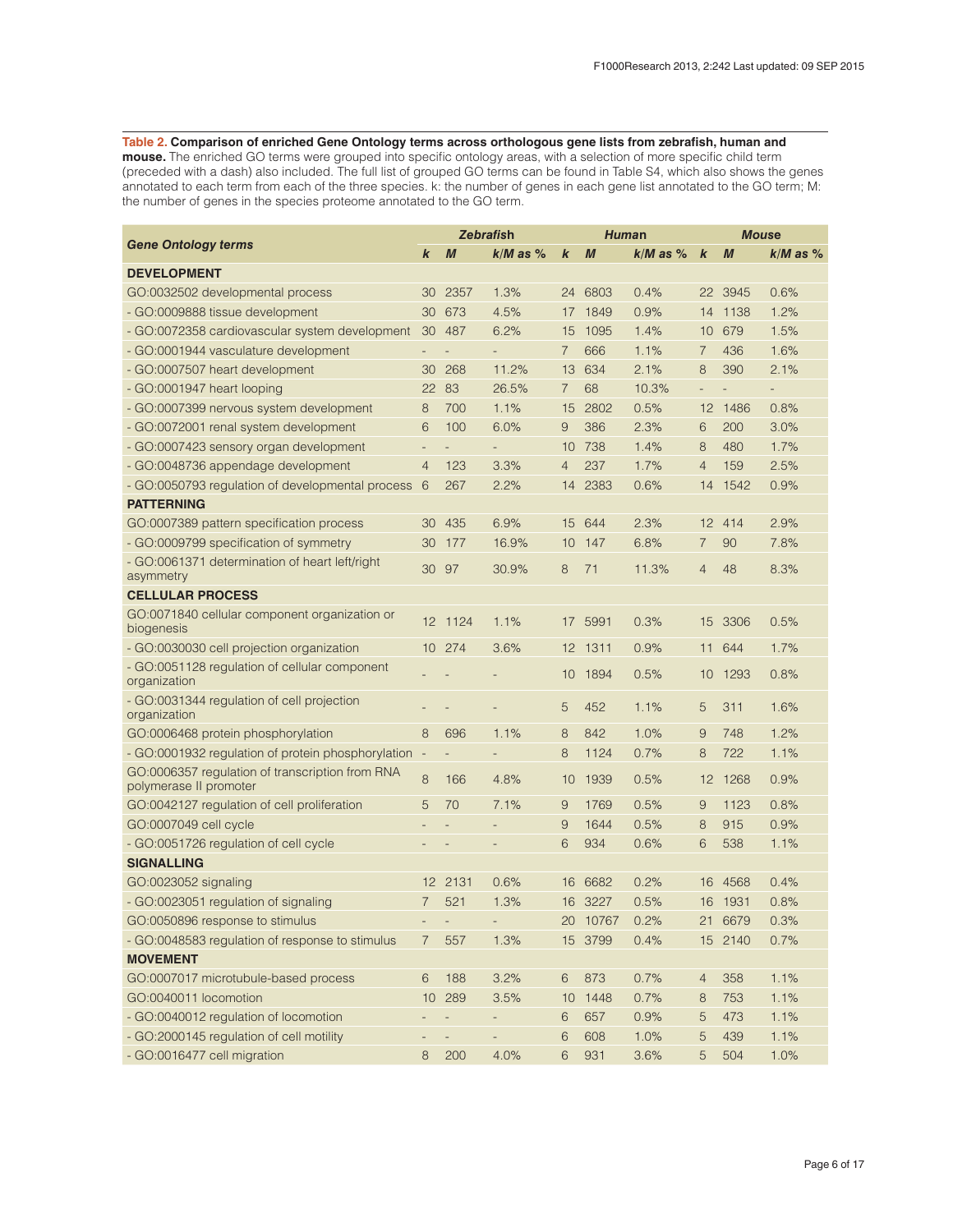<span id="page-6-0"></span>

**Figure 1. View of relationships between enriched terms from the cellular component organization or biogenesis ontology.** The GONUTs view of relationships between enriched terms from the cellular component organization or biogenesis ontology<sup>94</sup>. The grey arrows are used where a term has an 'is a' relationship to its parent term, the blue arrows indicate a 'part of' relationship. The bars below each GO term indicates which of these terms are enriched in the zebrafish 'jogging' gene list, and the human and mouse 'jogging ortholog' gene lists.

another. However, the VLAD enrichment tool does not automatically create a transitive relationship between 'regulation' terms and the processes or functions they regulate. Consequently genes annotated to a 'regulation' term will not be associated with the regulated process term (unless there is an independent annotation to the process term). It is also important to recognise that it can be difficult for a curator to choose between annotating to the *biological process* itself, or to the term describing the regulation of that *biological process*, based on the published experimental data. Therefore, to get a full picture of the genes involved in a process, including the genes that regulate the process, it is necessary to combine the genes annotated to GO terms describing both the 'process' and the 'regulation of the process'. For example, 10 zebrafish, 12 human and 14 mouse genes within the 'jogging ortholog' gene lists are annotated to either 'cell projection organization' or 'regulation of cell projection organization' (or children of these terms). This represents 33%, 40% and 47% of these zebrafish, human and mouse 'jogging' gene lists respectively, indicating that the process of cell projection organization is an important function for this group of genes. In addition, many of the 'jogging' and 'jogging ortholog' genes annotated to 'cell projection organization' terms have also been annotated to the cellular component term 'cell projection' (7, 11, 13, genes in zebrafish, human and mouse, respectively, see [Data File](#page-7-0)). The enrichment of the *biological process* term 'cell projection organization' and *cellular component* term 'cell projection' within these gene lists is consistent with the key role of cilia located in the node/Kuppfer's vesicle to determine heart left/right asymmetry in all three species.

*Enrichment of cell migration terms.* Cell migration also plays a key role in the establishment of the heart cone, heart jogging and heart looping<sup>9,10</sup> and enrichment of the GO term 'cell migration' is seen in the 'jogging' gene lists of all three species [\(Table 2](#page-5-0) and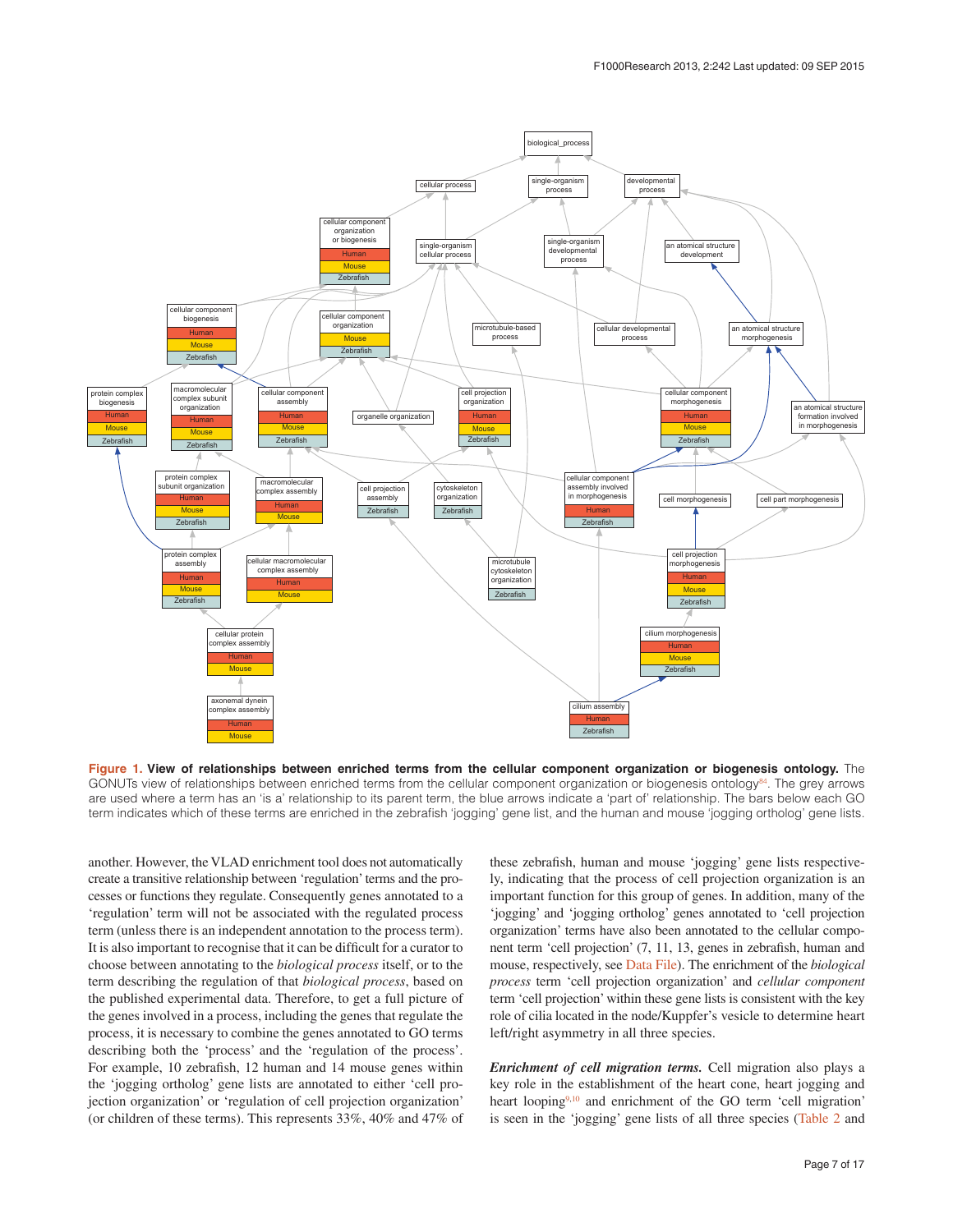<span id="page-7-0"></span>Biological\_process\_summary.csv in Data File). Lenhart *et al.* (2013)<sup>9</sup> identified *FoxH1*, *spaw*, *Bmp4*, *Lefty2* and *Has2* as essential to the asymmetric cell migration that leads to heart jogging. However, our literature review suggests that some genes may have functions in both cilia assembly, within the Kuppfer's vesicle, and cell migration. For example, thymocytes from *Foxj1* transgenic mice display defective migration<sup>41</sup>, whereas *Foxj1*-null mice are defective in ciliogenesis<sup>42</sup>. Similarly, in zebrafish,  $Fzd2$  has been shown to play a role in cilium assembly<sup>22</sup> as well as pancreatic insulin-cell migration<sup>43</sup>. Consequently, further investigations into the role of these genes in heart jogging cell migration may provide further insight into this process.

#### Co-annotation of heart development associated genes

In order to investigate the contribution of individual genes in the multiple processes associated with early heart development we created human and mouse heart development gene lists and examined the associated GO *biological processes* terms. A list of 103 mouse genes with roles in early heart developmental processes was created by merging the three gene lists created using the Mouse Genome Informatics phenotype browser, the QuickGO browser as well as the 'jogging ortholog' gene list (Mousegenelist.csv in Data File).

GO captures a range of biological processes that a single gene is involved in. By comparing the overlap between the GO terms associated with specific gene lists it is possible to see what cellular mechanisms are likely to be contributing to the various heart developmental processes. Using the QuickGO browser, genes in the zebrafish 'heart jogging' gene list, which were associated with the GO terms 'heart looping', 'signal transduction', 'cell migration' and 'cell projection organization' (and all child terms, including 'regulation' terms), were downloaded, as well as the genes associated with these terms that were also present in the mouse 'early heart development' gene list (Mousegenelist.csv in Data File).

In the zebrafish 'heart jogging' gene list a similar proportion of the genes have the potential to play a role in cell projection organisation (10 genes), cell migration (8 genes) and signal transduction (13 genes) [\(Figure 2A](#page-8-0)). In the list of 103 mouse genes that are associated with early heart development, either by phenotype, annotation or homology to the zebrafish 'heart jogging' gene list, 82 have been annotated to the GO term heart looping. In contrast to the zebrafish 'jogging' gene list, signal transduction appears to play a major role in the mouse early heart development, with 27 genes associated with both signal transduction and heart looping, whereas only 18 and 9 genes, respectively, are associated with cell migration and cell projection organization [\(Figure 2B](#page-8-0)). These results fit well with what is known about these gene lists. The zebrafish 'jogging' gene list defines a group of genes whose functions are required very early in heart development, when the role of cilia in symmetry breaking initiates the heart jogging process. Whereas, in the mouse 'early heart development' gene list the genes included have roles in heart looping, which is developmentally later event than heart jogging. Therefore, although the initial events associated with breaking of left-right symmetry are represented within this gene list, the genes involved in the later process of ensuring the complex looping of the heart tube, through controlled signalling and cell migration, contribute to a large proportion of this list.

#### Human disease phenotypes associated with the 'jogging ortholog' genes

While annotating the 26 human 'jogging ortholog' genes we noticed that almost half of these genes have not been associated with a specific disease phenotype [\(Table 3\)](#page-9-0). However, of the 26 genes examined, mutations in 14 had been associated with a disease phenotype, a fifth of which were ciliopathies. Dextrocardia or *situs inversus totalis* (reversal or mirroring of the major visceral organs) was associated with 6 of the human 'jogging ortholog' genes. Location of the heart on the right side (rather than the left) is generally agreed to be the result of left-handed, instead of right-handed looping of the heart tube in early embryogenesis<sup>2</sup>. The association of these 'jogging ortholog' genes with heart looping defects confirm that there is conserved functional homology between at least some of these orthologous zebrafish and human genes in the very early stages of heart development, which lead to the initial heart asymmetry. All four of ciliopathy-associated 'jogging orthologs' were also described as associated with *situs inversus totalis*, confirming the conserved role of these genes in the cilia within the symmetry determining left-right organizer.

**Significantly enriched GO terms in heart jogging genes in zebrafish and their human and mouse orthologs F1000Research**

*5 Data Files*

**<http://dx.doi.org/10.6084/m9.figshare.844630>**

#### **Discussion**

We have used GO to annotate the key genes involved in zebrafish heart jogging and their human and mouse orthologs. Heart jogging is not a process that is thought to occur in mammals. However, these genes are conserved between species and play essential roles in many developmental processes. The information available about these genes in several diverse species can be used to shed light on the roles of these genes and possible mechanisms in heart jogging and other heart developmental processes. Our analyses are in agreement with the well described essential role of cilia in early development<sup>[4,5](#page-10-0),31</sup>, with a third of the zebrafish 'heart jogging' genes associated with the *biological process* 'cell projection organization' ([Table 2](#page-5-0)).

However, it is also important to recognise that although there is considerable evidence for conserved mechanisms of heart development across vertebrates there are also areas of divergence<sup>44</sup>. For example, in the mouse, zebrafish and *Xenopus* the rotation of cilia is responsible for the early asymmetric gene expression pattern around the left-right organizer, whereas cilia do not play a role in symmetry breaking in the chicken or pig<sup>44</sup>.

The early phases of heart development are particularly difficult to study in mammals, however various approaches are enabling progress in this area<sup> $2,29,45,46$ </sup> and using phenotype, annotation and orthology data we have created a list of 103 genes with a putative role in early mouse heart developmental processes. Furthermore, the phenotypes associated with experimentally generated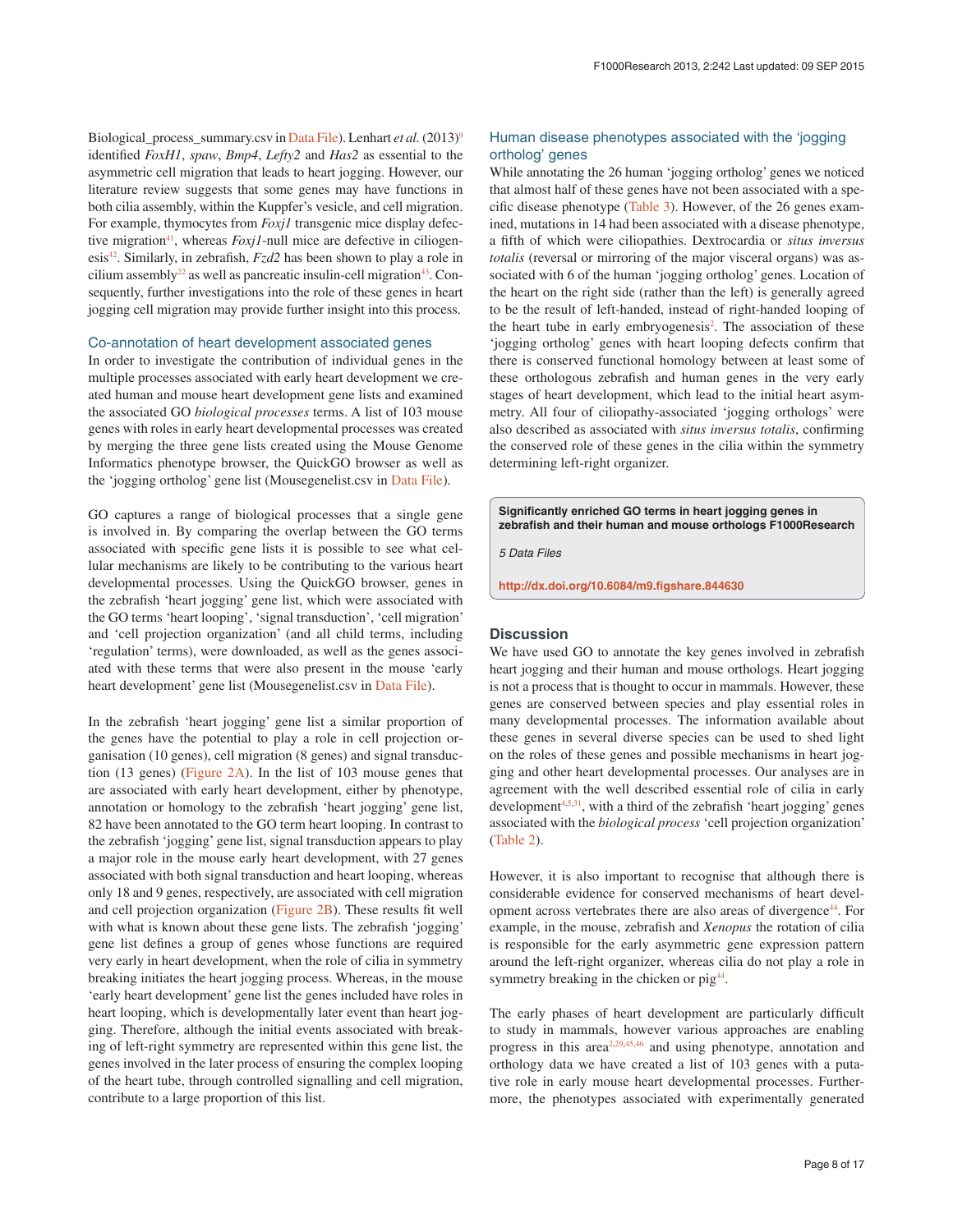<span id="page-8-0"></span>

Figure 2. Venn diagrams describing the multiple roles of genes associated with heart development. Venn diagrams showing the overlap between the GO terms associated with **A**) the zebrafish 'heart jogging' gene list (30 genes) and **B**) the mouse combined heart development gene list (103 genes).

mutant mice provide further clues to the likely role of these genes in human heart development; the genes associated with *situs inversus totalis* phenotypes are most likely to have functional roles within the node. Conversely, genes not associated with *situs inversus totalis* but associated with an abnormal direction of heart looping, dextrocardia or mesocardia are likely to be involved in the response of the embryonic heart tube to the left/right asymmetry signals. This is not a completely reliable interpretation, for example mutations in the transcription factor *Pitx2* lead to mice with *situs inversus totalis*, however, *Pitx2* is expressed in the left lateral plate and its continued asymmetric expression is necessary for asymmetric morphogenesis of most visceral organs<sup>44</sup>. The mouse knockout consortia data $47$  will continue to help with the identification of additional early heart development genes, and informed interpretation of these phenotypes will make it possible to separate those genes likely to be associated with the node from those with functions within the heart tube.

In humans, defects in early heart development are likely to result in spontaneous abortion and therefore many genes required for early heart development will go undetected<sup>48</sup>. Consequently, human embryos with heart defects, which develop to full term, represent the less severe end of the spectrum. Although, mutations in several human genes have now been identified as causative of abnormal heart looping, such as *ACVR2B*, *LEFTY2*, *GJA1* and *ZIC3*[49–52](#page-11-0), only a few of the 'jogging ortholog' genes, *CCDC103*, *CCDC40*, *DNAAF1*, *LRRC6*, *NPHP3* and *PKD2*, are associated with heart looping defects, and thus provide evidence which suggests an involvement of these genes in left-right asymmetry determination in the heart. Furthermore, mutations in some of the 'jogging ortholog' human genes, *FOXH1* and *PTPN11*, are associated with heart septal defects in humans, which seems to imply that in individuals with these mutations early heart developmental processes have proceeded normally, suggesting that, contrary to their role in zebrafish, these genes may not be involved in the early stages of human heart development. However, there are numerous other reasons why there is a poor association of heart defects with the 'jogging ortholog' gene list. This may simply be due to the lack of detection of *situs inversus totalis*<sup>53</sup>, or reflect a redundancy in gene function, or it may be that the majority of mutations in these genes are simply not detected in humans because they are masked by first trimester spontaneous abortions, which are known to have a high level of heart defects<sup>48</sup>.

The impact of lethal mutations on detection of genes associated with heart development would suggest that mutations in these genes would only be detected in individuals with mutations with relatively minor impact on gene function. This idea is supported by the recent identification of multiple 'minor' heterozygous mutations within a functional network in three patients with transposition of the great arteries. All of these genes either participate or cooperate within the Nodal signaling pathway<sup>[54](#page-11-0)</sup> and the carriers of single mutations exhibit no heart or laterality defects. The impact of 'minor' mutations, such as these, may explain the contribution of 'genetic modifiers' to congenital heart defects with variable penetrance within a family<sup>55</sup>, or may suggest a polygenic basis for some of these diseases<sup>56</sup>. This is supported by model organism data, which provides evidence of multigenic origins for congenital heart disease<sup>56</sup>. However, model organisms are rarely used to examine the impact of genetic modifiers on heart development, as the majority of model organisms are inbred and examination of mutations leading to 'minor' phenotypic variations is often not viewed with the same level of interest as the more extreme heart development defects.

Next Generation Sequencing (NGS) has the potential to identity many more instances of multiple mutations in genes which are functionally linked through a specific pathway. However, teasing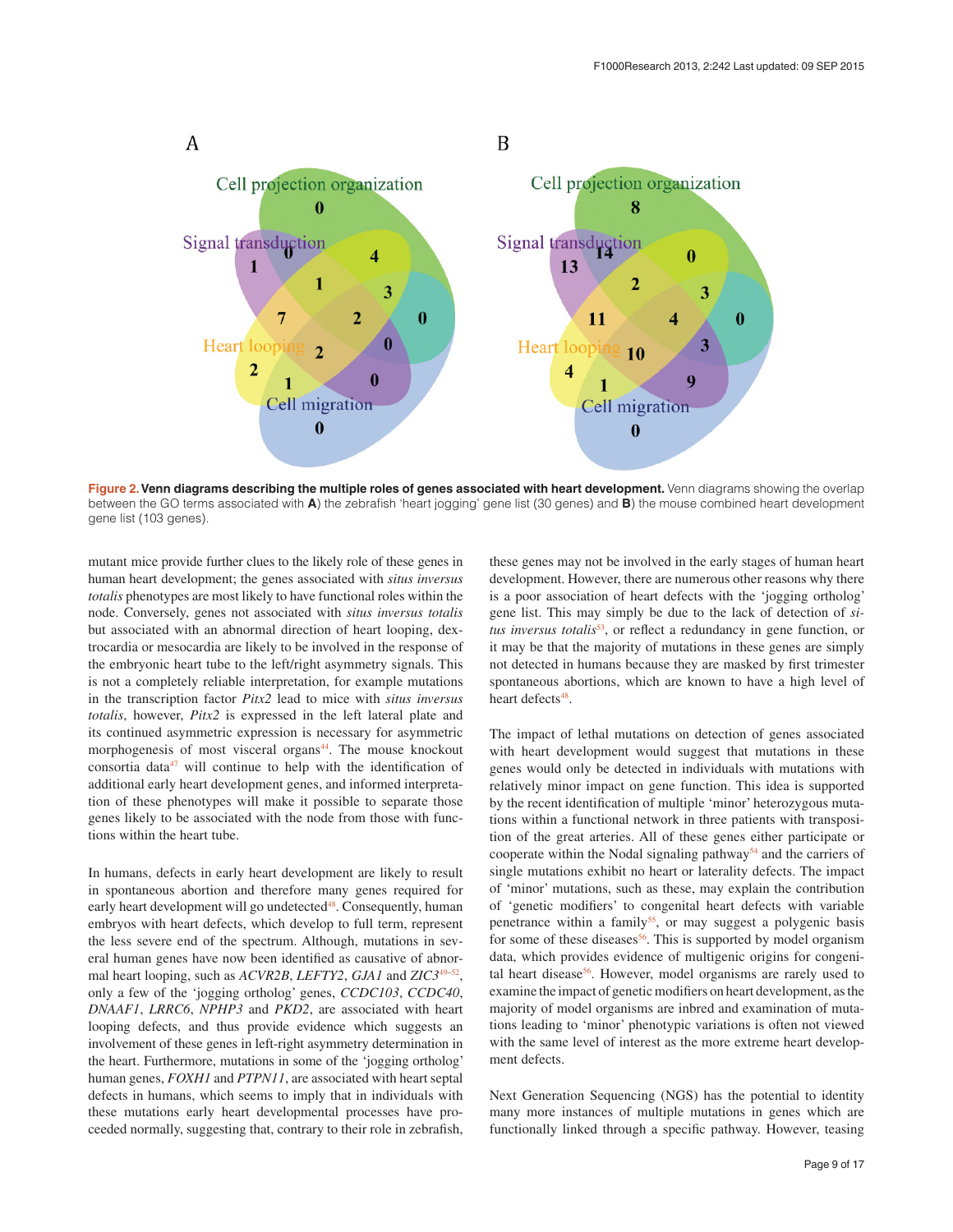<span id="page-9-0"></span>**Table 3. Diseases associated with the human 'jogging ortholog' genes.** The associated diseases are described in the listed publications.

| Human gene symbol<br>(protein ID) | <b>Heart relevant phenotype</b>                                                                | <b>Other associated phenotypes</b>                                                                                       |
|-----------------------------------|------------------------------------------------------------------------------------------------|--------------------------------------------------------------------------------------------------------------------------|
| <b>ACVRL1 (P37023)</b>            | $\qquad \qquad \blacksquare$                                                                   | Hereditary haemorrhagic telangiectasia type 2<br>(HHT2) <sup>59</sup> , HHT2 with pulmonary hypertension <sup>60</sup>   |
| APC (P25054)                      | $\qquad \qquad -$                                                                              | Familial adenomatous polyposis coli-161                                                                                  |
| <b>BMP4 (P12644)</b>              |                                                                                                | Microphthalmia, syndromic 6 <sup>62</sup> , orofacial cleft 11 <sup>63</sup>                                             |
| <b>BMP7 (P18075)</b>              |                                                                                                |                                                                                                                          |
| <b>BMPR2 (Q13873)</b>             | $\qquad \qquad \blacksquare$                                                                   | Pulmonary hypertension <sup>64</sup>                                                                                     |
| CAMK2A (Q9UQM7)                   | $\overline{\phantom{a}}$                                                                       |                                                                                                                          |
| CAMK2B (Q13554)                   | $\overline{\phantom{a}}$                                                                       |                                                                                                                          |
| <b>CAMK2G (Q13555)</b>            | $\qquad \qquad \blacksquare$                                                                   |                                                                                                                          |
| CCDC103 (Q8IW40)                  | Dextrocardia, situs inversus totalis <sup>65</sup>                                             | Ciliary dyskinesia, primary, 17 <sup>65</sup>                                                                            |
| CCDC40 (Q4G0X9)                   | Situs inversus totalis <sup>66</sup>                                                           | Ciliary dyskinesia, primary, 15 <sup>67</sup> , Kartagener's<br>Syndrome <sup>66</sup>                                   |
| <b>COBL (075128)</b>              |                                                                                                |                                                                                                                          |
| <b>DAND5 (Q8N907)</b>             |                                                                                                |                                                                                                                          |
| DNAAF1 (Q8NEP3)                   | Situs inversus totalis68,69                                                                    | Ciliary dyskinesia, primary, 13 <sup>68,69</sup>                                                                         |
| FGFR2 (P21802)                    |                                                                                                | Several craniosynostosis <sup>70,71</sup> , see OMIM for more<br>information                                             |
| FOXH1 (075593)                    | Ventricular septal defect <sup>72</sup> , transposition<br>of the great arteries <sup>54</sup> |                                                                                                                          |
| FOXJ1 (Q92949)                    |                                                                                                |                                                                                                                          |
| FZD2 (Q14332)                     |                                                                                                |                                                                                                                          |
| <b>GSK3B (P49841)</b>             | $\overline{\phantom{0}}$                                                                       |                                                                                                                          |
| HAS2 (Q92819)                     |                                                                                                |                                                                                                                          |
| LRRC6 (Q86X45)                    | Situs inversus totalis <sup>73</sup>                                                           | Ciliary dyskinesia, primary, 19, Kartagener's<br>Syndrome <sup>73</sup>                                                  |
| NIPBL (Q6KC79)                    | Cardiac septal defects (not confirmed as<br>associated with NIPBL mutations) <sup>74</sup>     | Cornelia de Lange syndrome 174,75                                                                                        |
| <b>NKD1 (Q969G9)</b>              |                                                                                                | Colorectal adenocarcinoma <sup>76</sup>                                                                                  |
| <b>NPHP3 (Q7Z494)</b>             | Situs inversus totalis <sup>77</sup>                                                           | nephronophthisis type 3 <sup>78</sup> , Meckel syndrome type<br>777, renal-hepatic-pancreatic dysplasia <sup>77,79</sup> |
| <i>PKD2</i> (Q13563)              | Dextrocardia, situs inversus totalis <sup>53</sup>                                             | Polycystic kidney disease 253,80                                                                                         |
| <b>PTPN11 (Q06124)</b>            | atrioventricular canal defects <sup>81</sup>                                                   | juvenile myelomonocytic leukemia <sup>82</sup> , LEOPARD<br>syndrome <sup>81</sup> , Noonan syndrome <sup>81,83</sup>    |
| RCSD1 (Q6JBY9)                    | $\overline{\phantom{0}}$                                                                       |                                                                                                                          |

out which gene mutations are contributing to a disease, as a genetic modifier or as the causative gene variant, and which are not involved in the disease, is likely to take considerable time. Gene Ontology, KEGG and Reactome pathways, along with protein interaction networks have the potential to inform the process of identifying genetic variants associated with heart defect risk through the identification of pathways and networks which are common to the genes associated with the risk gene variants. Consequently, interpretation of NGS data will be greatly improved with full annotation of the candidate genes involved. The identification of these risk gene variants is likely to be of considerable value to those patients seeking prenatal diagnosis. In addition, the identification of more genes associated with heart defects will also help clarify the conserved and divergent heart development pathways that exist between humans and key model organisms.

#### **Conclusions**

This study demonstrates that full annotation, using GO, of a set of genes known to be associated with early stages of heart development in zebrafish can be used to confirm functional conservation of the role of these genes in a variety of developmental processes. While this study supports the assertion of gene function based on orthology between genes, it also identifies that for some genes there is no direct evidence for their conserved involvement in specific developmental processes through evolution. Consequently, for evolutionary studies, manual annotation of the genome of individual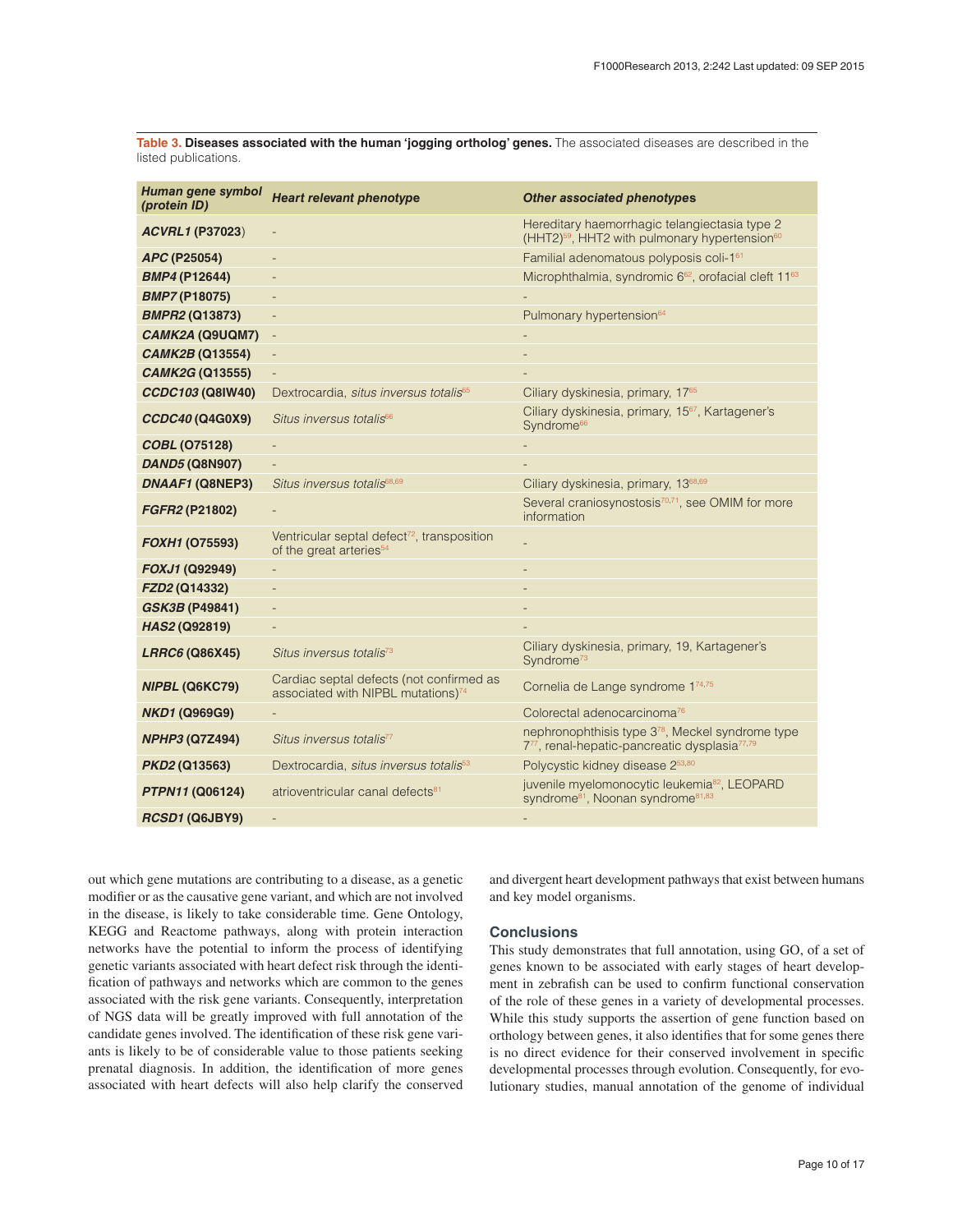<span id="page-10-0"></span>species will be necessary to enable a bioinformatics approach to investigating the evolution of developmental processes.

Author contributions

VKK conceived and designed the study, undertook curation of the prioritized human genes, analysed the datasets and drafted the manuscript. DH participated in the design of the study, undertook curation of the prioritized zebrafish genes, and drafted the manuscript. PJT and RB participated in the study design and helped to draft the manuscript. RCL participated in the design of the study, analysed the datasets and drafted the manuscript. All authors read and approved the final manuscript.

#### Competing interests

The authors declare that they have no conflict of interests. VKK is currently employed by *F1000Research*. Her role at the journal does not include any involvement in the pre-publication editorial checks, or with the refereeing process.

#### Grant information

The Cardiovascular GO Annotation Initiative is funded by the British Heart Foundation (SP/07/007/23671 and RG/13/5/30112) and PJT is supported by the British Heart Foundation (RG08/014). The Zebrafish Model Organism Database is funded by the National Human Genome Research Institute (P41 HG002659) of the National Institutes of Health.

*The funders had no role in study design, data collection and analysis, decision to publish, or preparation of the manuscript.*

#### Acknowledgements

Many thanks to Dr. Jim Hu and Dr Mary Dolan for their help with the creation of [Figure 1](#page-6-0) and Dr Fotios Drenos for creating the Venn diagrams in [Figure 2](#page-8-0).

#### **References**

- 1. Bakkers J: **Zebrafish as a model to study cardiac development and human cardiac disease.** *Cardiovasc Res.* 2011; **91**(2): 279–288. **[PubMed Abstract](http://www.ncbi.nlm.nih.gov/pubmed/21602174)** | **[Publisher Full Text](http://dx.doi.org/10.1093/cvr/cvr098)** | **[Free Full Text](http://www.ncbi.nlm.nih.gov/pmc/articles/3125074)**
- 2. Manner J: **The anatomy of cardiac looping: a step towards the understanding of the morphogenesis of several forms of congenital cardiac malformations.** *Clin Anat.* 2009; **22**(1): 21–35. **[PubMed Abstract](http://www.ncbi.nlm.nih.gov/pubmed/18661581)** | **[Publisher Full Text](http://dx.doi.org/10.1002/ca.20652)**
- 3. Schlueter J, Brand T: **Left-right axis development: examples of similar and divergent strategies to generate asymmetric morphogenesis in chick and mouse embryos.** *Cytogenet Genome Res.* 2007; **117**(1–4): 256–267. **[PubMed Abstract](http://www.ncbi.nlm.nih.gov/pubmed/17675867)** | **[Publisher Full Text](http://dx.doi.org/10.1159/000103187)**
- 4. Shiraishi I, Ichikawa H: **Human heterotaxy syndrome from molecular genetics to clinical features, management, and prognosis.** *Circ J.* 2012; **76**(9): 2066–2075. **[PubMed Abstract](http://www.ncbi.nlm.nih.gov/pubmed/22864291) | Publisher Full Text**
- 5. Ahmad N, Long S, Rebagliati M: **A southpaw joins the roster: the role of the zebrafish nodal-related gene southpaw in cardiac LR asymmetry.** *Trends Cardiovasc Med.* 2004; **14**(2): 43–49. **[PubMed Abstract](http://www.ncbi.nlm.nih.gov/pubmed/15030788)** | **[Publisher Full Text](http://dx.doi.org/10.1016/j.tcm.2003.11.001)**
- 6. Chen JN, van Eeden FJ, Warren KS, *et al.*: **Left-right pattern of cardiac BMP4 may drive asymmetry of the heart in zebrafish.** *Development.* 1997; **124**(21): 4373–4382.
	- **[PubMed Abstract](http://www.ncbi.nlm.nih.gov/pubmed/9334285)**
- 7. Ferrante MI, Romio L, Castro S, *et al.*: **Convergent extension movements and ciliary function are mediated by ofd1, a zebrafish orthologue of the human oral-facial-digital type 1 syndrome gene.** *Hum Mol Genet.* 2009; **18**(2): 289–303. **[PubMed Abstract](http://www.ncbi.nlm.nih.gov/pubmed/18971206)** | **[Publisher Full Text](http://dx.doi.org/10.1093/hmg/ddn356)** | **[Free Full Text](http://www.ncbi.nlm.nih.gov/pmc/articles/2638777)**
- 8. Speder P, Petzoldt A, Suzanne M, *et al.*: **Strategies to establish left/right asymmetry in vertebrates and invertebrates.** *Curr Opin Genet Dev.* 2007; **17**(4): 351–358.
	- **[PubMed Abstract](http://www.ncbi.nlm.nih.gov/pubmed/17643981)** | **[Publisher Full Text](http://dx.doi.org/10.1016/j.gde.2007.05.008)**
- 9. Lenhart KF, Holtzman NG, Williams JR, *et al.*: **Integration of Nodal and BMP Signals in the Heart Requires FoxH1 to Create Left-Right Differences in Cell Migration Rates That Direct Cardiac Asymmetry.** *PLoS Genet.* 2013; **9**(1): e1003109.
	- **[PubMed Abstract](http://www.ncbi.nlm.nih.gov/pubmed/23358434)** | **[Publisher Full Text](http://dx.doi.org/10.1371/journal.pgen.1003109)** | **[Free Full Text](http://www.ncbi.nlm.nih.gov/pmc/articles/3554567)**
- 10. Baker K, Holtzman NG, Burdine RD: **Direct and indirect roles for Nodal signaling in two axis conversions during asymmetric morphogenesis of the zebrafish heart.** *Proc Natl Acad Sci U S A.* 2008; **105**(37): 13924–13929. **[PubMed Abstract](http://www.ncbi.nlm.nih.gov/pubmed/18784369)** | **[Publisher Full Text](http://dx.doi.org/10.1073/pnas.0802159105)** | **[Free Full Text](http://www.ncbi.nlm.nih.gov/pmc/articles/2544555)**
- 11. Rohr S, Otten C, Abdelilah-Seyfried S: **Asymmetric involution of the myocardial field drives heart tube formation in zebrafish.** *Circ Res.* 2008; **102**(2): e12–19. **[PubMed Abstract](http://www.ncbi.nlm.nih.gov/pubmed/18202314)** | **[Publisher Full Text](http://dx.doi.org/10.1161/CIRCRESAHA.107.165241)**
- 12. de Campos-Baptista MI, Holtzman NG, Yelon D, *et al.*: **Nodal signaling promotes the speed and directional movement of cardiomyocytes in zebrafish.** *Dev Dyn.* 2008; **237**(12): 3624–3633. **[PubMed Abstract](http://www.ncbi.nlm.nih.gov/pubmed/18985714)** | **[Publisher Full Text](http://dx.doi.org/10.1002/dvdy.21777)** | **[Free Full Text](http://www.ncbi.nlm.nih.gov/pmc/articles/2632806)**
- 13. Smith KA, Chocron S, von der Hardt S, *et al.*: **Rotation and asymmetric development of the zebrafish heart requires directed migration of cardiac**

**progenitor cells.** *Dev Cell.* 2008; **14**(2): 287–297. **[PubMed Abstract](http://www.ncbi.nlm.nih.gov/pubmed/18267096)** | **[Publisher Full Text](http://dx.doi.org/10.1016/j.devcel.2007.11.015)** 

- 14. Francescatto L, Rothschild SC, Myers AL, *et al.*: **The activation of membrane targeted CaMK-II in the zebrafish Kupffer's vesicle is required for left-right asymmetry.** *Development.* 2010; **137**(16): 2753–2762. **[PubMed Abstract](http://www.ncbi.nlm.nih.gov/pubmed/20630945)** | **[Publisher Full Text](http://dx.doi.org/10.1242/dev.049627)**
- 15. Hashimoto H, Rebagliati M, Ahmad N, *et al.*: **The Cerberus/Dan-family protein Charon is a negative regulator of Nodal signaling during left-right patterning in zebrafish.** *Development.* 2004; **131**(8): 1741–1753. **[PubMed Abstract](http://www.ncbi.nlm.nih.gov/pubmed/15084459)** | **[Publisher Full Text](http://dx.doi.org/10.1242/dev.01070)**
- 16. Jopling C, van Geemen D, den Hertog J: **Shp2 knockdown and Noonan/ LEOPARD mutant Shp2-induced gastrulation defects.** *PLoS Genet.* 2007; **3**(12): e225. **[PubMed Abstract](http://www.ncbi.nlm.nih.gov/pubmed/18159945)** | **[Publisher Full Text](http://dx.doi.org/10.1371/journal.pgen.0030225)** | **[Free Full Text](http://www.ncbi.nlm.nih.gov/pmc/articles/2151089)**
- 17. Lee HC, Tsai JN, Liao PY, *et al.*: **Glycogen synthase kinase 3 alpha and 3 beta have distinct functions during cardiogenesis of zebrafish embryo.** *BMC Dev Biol.* 2007; **7**: 93.
- **[PubMed Abstract](http://www.ncbi.nlm.nih.gov/pubmed/17683539)** | **[Publisher Full Text](http://dx.doi.org/10.1186/1471-213X-7-93)** | **[Free Full Text](http://www.ncbi.nlm.nih.gov/pmc/articles/1988812)**
- 18. Liu DW, Hsu CH, Tsai SM, *et al.*: **A variant of fibroblast growth factor receptor 2 (Fgfr2) regulates left-right asymmetry in zebrafish.** *PLoS One.* 2011; **6**(7): e21793. **[PubMed Abstract](http://www.ncbi.nlm.nih.gov/pubmed/21747958)** | **[Publisher Full Text](http://dx.doi.org/10.1371/journal.pone.0021793)** | **[Free Full Text](http://www.ncbi.nlm.nih.gov/pmc/articles/3128613)**
- 19. Long S, Ahmad N, Rebagliati M: **The zebrafish nodal-related gene southpaw is required for visceral and diencephalic left-right asymmetry.** *Development.* 2003; **130**(11): 2303–2316. **[PubMed Abstract](http://www.ncbi.nlm.nih.gov/pubmed/12702646)** | **[Publisher Full Text](http://dx.doi.org/10.1242/dev.00436)**
- 20. Monteiro R, van Dinther M, Bakkers J, *et al.*: **Two novel type II receptors mediate BMP signalling and are required to establish left-right asymmetry in zebrafish.** *Dev Biol.* 2008; **315**(1): 55–71. **[PubMed Abstract](http://www.ncbi.nlm.nih.gov/pubmed/18222420)** | **[Publisher Full Text](http://dx.doi.org/10.1016/j.ydbio.2007.11.038)**
- 21. Muto A, Calof AL, Lander AD, *et al.*: **Multifactorial origins of heart and gut defects in nipbl-deficient zebrafish, a model of Cornelia de Lange Syndrome.** *PLoS Biol.* 2011; **9**(10): e1001181. **[PubMed Abstract](http://www.ncbi.nlm.nih.gov/pubmed/22039349)** | **[Publisher Full Text](http://dx.doi.org/10.1371/journal.pbio.1001181)** | **[Free Full Text](http://www.ncbi.nlm.nih.gov/pmc/articles/3201921)**
- 22. Oishi I, Kawakami Y, Raya A, *et al.*: **Regulation of primary cilia formation and left-right patterning in zebrafish by a noncanonical Wnt signaling mediator, duboraya.** *Nat Genet.* 2006; **38**(11): 1316–1322. **[PubMed Abstract](http://www.ncbi.nlm.nih.gov/pubmed/17013396)** | **[Publisher Full Text](http://dx.doi.org/10.1038/ng1892)**
- 23. Ravanelli AM, Klingensmith J: **The actin nucleator Cordon-bleu is required for development of motile cilia in zebrafish.** *Dev Biol.* 2011; **350**(1): 101–111. **[PubMed Abstract](http://www.ncbi.nlm.nih.gov/pubmed/21129373)** | **[Publisher Full Text](http://dx.doi.org/10.1016/j.ydbio.2010.11.023)** | **[Free Full Text](http://www.ncbi.nlm.nih.gov/pmc/articles/3022090)**
- 24. Schneider I, Schneider PN, Derry SW, *et al.*: **Zebrafish Nkd1 promotes Dvl degradation and is required for left-right patterning.** *Dev Biol.* 2010; **348**(1): 22–33. **[PubMed Abstract](http://www.ncbi.nlm.nih.gov/pubmed/20858476)** | **[Publisher Full Text](http://dx.doi.org/10.1016/j.ydbio.2010.08.040)** | **[Free Full Text](http://www.ncbi.nlm.nih.gov/pmc/articles/2976797)**
- 25. Tian T, Zhao L, Zhang M, *et al.*: **Both foxj1a and foxj1b are implicated in leftright asymmetric development in zebrafish embryos.** *Biochem Biophys Res Commun.* 2009; **380**(3): 537–542. **[PubMed Abstract](http://www.ncbi.nlm.nih.gov/pubmed/19284996)** | **[Publisher Full Text](http://dx.doi.org/10.1016/j.bbrc.2009.01.111)**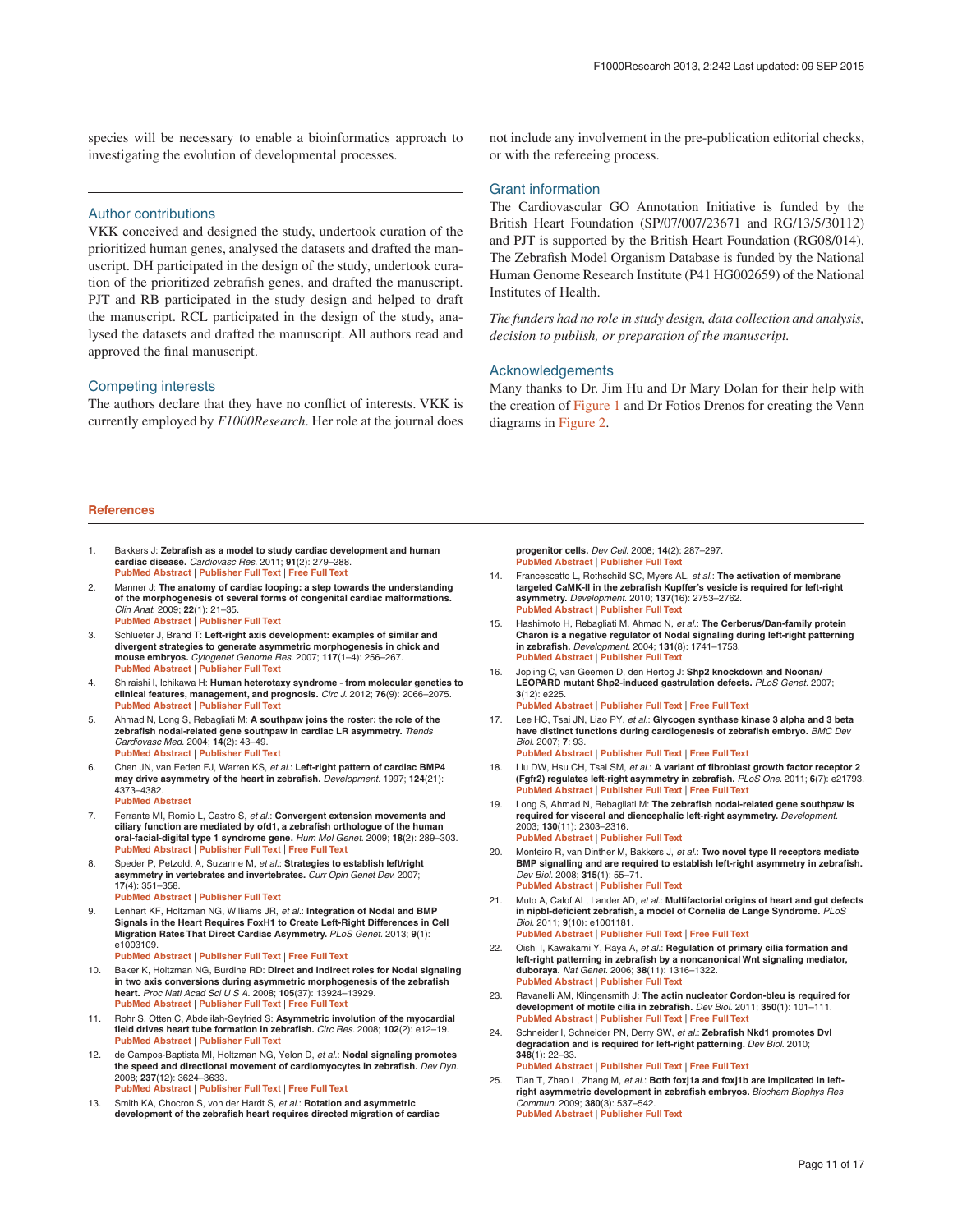- <span id="page-11-0"></span>26. Zhou W, Dai J, Attanasio M, *et al.*: **Nephrocystin-3 is required for ciliary function in zebrafish embryos.** *Am J Physiol Renal Physiol.* 2010; **299**(1): F55–62. **[PubMed Abstract](http://www.ncbi.nlm.nih.gov/pubmed/20462968)** | **[Publisher Full Text](http://dx.doi.org/10.1152/ajprenal.00043.2010)** | **[Free Full Text](http://www.ncbi.nlm.nih.gov/pmc/articles/2904175)**
- 27. Ashburner M, Ball CA, Blake JA, *et al.*: **Gene ontology: tool for the unification of biology. The Gene Ontology Consortium.** *Nat Genet.* 2000; **25**(1): 25–29. **[PubMed Abstract](http://www.ncbi.nlm.nih.gov/pubmed/10802651)** | **[Publisher Full Text](http://dx.doi.org/10.1038/75556)** | **[Free Full Text](http://www.ncbi.nlm.nih.gov/pmc/articles/3037419)**
- 28. Biben C, Harvey RP: **Homeodomain factor Nkx2-5 controls left/right asymmetric expression of bHLH gene eHand during murine heart development.** *Genes Dev.* 1997; **11**(11): 1357–1369. **[PubMed Abstract](http://www.ncbi.nlm.nih.gov/pubmed/9192865)** | **[Publisher Full Text](http://dx.doi.org/10.1101/gad.11.11.1357)**
- 29. Chen CM, Norris D, Bhattacharya S: **Transcriptional control of left-right patterning in cardiac development.** *Pediatr Cardiol.* 2010; **31**(3): 371–377. **[PubMed Abstract](http://www.ncbi.nlm.nih.gov/pubmed/20054532)** | **[Publisher Full Text](http://dx.doi.org/10.1007/s00246-009-9610-3)**
- 30. Ramsdell AF: **Left-right asymmetry and congenital cardiac defects: getting to the heart of the matter in vertebrate left-right axis determination.** *Dev Biol.* 2005; **288**(1): 1–20. **[PubMed Abstract](http://www.ncbi.nlm.nih.gov/pubmed/16289136)** | **[Publisher Full Text](http://dx.doi.org/10.1016/j.ydbio.2005.07.038)**
- 31. Nakhleh N, Francis R, Giese RA, *et al.*: **High prevalence of respiratory ciliary dysfunction in congenital heart disease patients with heterotaxy.** *Circulation.* 2012; **125**(18): 2232–2242. **[PubMed Abstract](http://www.ncbi.nlm.nih.gov/pubmed/22499950)** | **[Publisher Full Text](http://dx.doi.org/10.1161/CIRCULATIONAHA.111.079780)** | **[Free Full Text](http://www.ncbi.nlm.nih.gov/pmc/articles/3770728)**
- 32. Khodiyar VK, Hill DP, Howe D, *et al.*: **The representation of heart development in the gene ontology.** *Dev Biol.* 2011; **354**(1): 9–17. **[PubMed Abstract](http://www.ncbi.nlm.nih.gov/pubmed/21419760)** | **[Publisher Full Text](http://dx.doi.org/10.1016/j.ydbio.2011.03.011)** | **[Free Full Text](http://www.ncbi.nlm.nih.gov/pmc/articles/3302178)**
- 33. Deegan née Clark JI, Dimmer EC, Mungall CJ: **Formalization of taxon-based constraints to detect inconsistencies in annotation and ontology development.** *BMC Bioinformatics.* 2010; **11**(1): 530. **[PubMed Abstract](http://www.ncbi.nlm.nih.gov/pubmed/20973947)** | **[Publisher Full Text](http://dx.doi.org/10.1186/1471-2105-11-530)** | **[Free Full Text](http://www.ncbi.nlm.nih.gov/pmc/articles/3098089)**
- 34. Eyre TA, Wright MW, Lush MJ, *et al.*: **HCOP: a searchable database of human orthology predictions.** *Brief Bioinform.* 2007; **8**(1): 2–5. **[PubMed Abstract](http://www.ncbi.nlm.nih.gov/pubmed/16951416)** | **[Publisher Full Text](http://dx.doi.org/10.1093/bib/bbl030)**
- 35. Kent WJ: **BLAT--the BLAST-like alignment tool.** *Genome Res.* 2002; **12**(4): 656–664. **[PubMed Abstract](http://www.ncbi.nlm.nih.gov/pubmed/11932250)** | **[Publisher Full Text](http://dx.doi.org/10.1101/gr.229202)** | **[Free Full Text](http://www.ncbi.nlm.nih.gov/pmc/articles/187518)**
- 36. Magrane M, Consortium U: **UniProt Knowledgebase: a hub of integrated protein data.** *Database (Oxford).* 2011; **2011**: bar009. **[PubMed Abstract](http://www.ncbi.nlm.nih.gov/pubmed/21447597)** | **[Publisher Full Text](http://dx.doi.org/10.1093/database/bar009)** | **[Free Full Text](http://www.ncbi.nlm.nih.gov/pmc/articles/3070428)**
- 37. Lowe LA, Yamada S, Kuehn MR: **Genetic dissection of nodal function in patterning the mouse embryo.** *Development.* 2001; **128**(10): 1831–1843. **[PubMed Abstract](http://www.ncbi.nlm.nih.gov/pubmed/11311163)**
- 38. Khodiyar VK, Dimmer EC, Huntley RP, *et al.*: **Fundamentals of gene ontology functional annotation**. In: *Knowledge-based Bioinformatics*. Edited by Alterovitz G, Ramoni M. Boston, Massachusetts: Wiley; 2010; 171–208. **[Publisher Full Text](http://dx.doi.org/10.1002/9780470669716.ch8)**
- 39. Eppig JT, Blake JA, Bult CJ, *et al.*: **The Mouse Genome Database (MGD): comprehensive resource for genetics and genomics of the laboratory mouse.** *Nucleic Acids Res.* 2012; **40**(Database issue): D881–886. **[PubMed Abstract](http://www.ncbi.nlm.nih.gov/pubmed/22075990)** | **[Publisher Full Text](http://dx.doi.org/10.1093/nar/gkr974)** | **[Free Full Text](http://www.ncbi.nlm.nih.gov/pmc/articles/3245042)**
- 40. Binns D, Dimmer E, Huntley R, *et al.*: **QuickGO: a web-based tool for Gene Ontology searching.** *Bioinformatics.* 2009; **25**(22): 3045–3046. **[PubMed Abstract](http://www.ncbi.nlm.nih.gov/pubmed/19744993)** | **[Publisher Full Text](http://dx.doi.org/10.1093/bioinformatics/btp536)** | **[Free Full Text](http://www.ncbi.nlm.nih.gov/pmc/articles/2773257)**
- 41. Srivatsan S, Peng SL: **Cutting edge: Foxj1 protects against autoimmunity and inhibits thymocyte egress.** *J Immunol.* 2005; **175**(12): 7805–7809. **[PubMed Abstract](http://www.ncbi.nlm.nih.gov/pubmed/16339515)**
- 42. Pan J, You Y, Huang T, *et al.*: **RhoA-mediated apical actin enrichment is required for ciliogenesis and promoted by Foxj1.** *J Cell Sci.* 2007; **120**(Pt 11): 1868–1876.
	- **[PubMed Abstract](http://www.ncbi.nlm.nih.gov/pubmed/17488776)** | **[Publisher Full Text](http://dx.doi.org/10.1242/jcs.005306)**
- 43. Kim HJ, Schleiffarth JR, Jessurun J, *et al.*: **Wnt5 signaling in vertebrate pancreas development.** *BMC Biol.* 2005; **3**: 23. **[PubMed Abstract](http://www.ncbi.nlm.nih.gov/pubmed/16246260)** | **[Publisher Full Text](http://dx.doi.org/10.1186/1741-7007-3-23)** | **[Free Full Text](http://www.ncbi.nlm.nih.gov/pmc/articles/1276788)**
- 44. Nakamura T, Hamada H: **Left-right patterning: conserved and divergent mechanisms.** *Development.* 2012; **139**(18): 3257–3262. **[PubMed Abstract](http://www.ncbi.nlm.nih.gov/pubmed/22912409)** | **[Publisher Full Text](http://dx.doi.org/10.1242/dev.061606)**
- 45. MacGrogan D, Nus M, de la Pompa JL: **Notch signaling in cardiac development and disease.** *Curr Top Dev Biol.* 2010; **92**: 333–365. **[PubMed Abstract](http://www.ncbi.nlm.nih.gov/pubmed/20816401)** | **[Publisher Full Text](http://dx.doi.org/10.1016/S0070-2153(10)92011-5)**
- 46. Abu-Issa R, Kirby ML: **Heart field: from mesoderm to heart tube.** *Annu Rev Cell Dev Biol.* 2007; **23**: 45–68.
- **[PubMed Abstract](http://www.ncbi.nlm.nih.gov/pubmed/17456019)** | **[Publisher Full Text](http://dx.doi.org/10.1146/annurev.cellbio.23.090506.123331)**
- 47. Skarnes WC, Rosen B, West AP, *et al.*: **A conditional knockout resource for the genome-wide study of mouse gene function.** *Nature.* 2011; **474**(7351): 337–342. **[PubMed Abstract](http://www.ncbi.nlm.nih.gov/pubmed/21677750)** | **[Publisher Full Text](http://dx.doi.org/10.1038/nature10163)** | **[Free Full Text](http://www.ncbi.nlm.nih.gov/pmc/articles/3572410)**
- 48. van der Linde D, Konings EE, Slager MA, *et al.*: **Birth prevalence of congenital heart disease worldwide: a systematic review and meta-analysis.** *J Am Coll Cardiol.* 2011; **58**(21): 2241–2247. **[PubMed Abstract](http://www.ncbi.nlm.nih.gov/pubmed/22078432)** | **[Publisher Full Text](http://dx.doi.org/10.1016/j.jacc.2011.08.025)**
- 49. Kosaki K, Bassi MT, Kosaki R, *et al.*: **Characterization and mutation analysis of human LEFTY A and LEFTY B homologues of murine genes implicated in left-right axis development.** *Am J Hum Genet.* 1999; **64**(3): 712–721. **[PubMed Abstract](http://www.ncbi.nlm.nih.gov/pubmed/10053005)** | **[Publisher Full Text](http://dx.doi.org/10.1086/302289)** | **[Free Full Text](http://www.ncbi.nlm.nih.gov/pmc/articles/1377788)**
- 50. Kosaki R, Gebbia M, Kosaki K, *et al.*: **Left-right axis malformations associated with mutations in ACVR2B, the gene for human activin receptor type IIB.** *Am J Med Genet.* 1999; **82**(1): 70–76. **[PubMed Abstract](http://www.ncbi.nlm.nih.gov/pubmed/9916847)** | **[Publisher Full Text](http://dx.doi.org/10.1002/%28SICI%291096-8628(19990101)82:1<70::AID-AJMG14>3.0.CO;2-Y)**
- 51. Britz-Cunningham SH, Shah MM, Zuppan CW, *et al.*: **Mutations of the Connexin43 gap-junction gene in patients with heart malformations and defects of laterality.** *N Engl J Med.* 1995; **332**(20): 1323–1329. **[PubMed Abstract](http://www.ncbi.nlm.nih.gov/pubmed/7715640)** | **[Publisher Full Text](http://dx.doi.org/10.1056/NEJM199505183322002)**
- 52. Gebbia M, Ferrero GB, Pilia G, *et al.*: **X-linked situs abnormalities result from mutations in ZIC3.** *Nat Genet.* 1997; **17**(3): 305–308. **[PubMed Abstract](http://www.ncbi.nlm.nih.gov/pubmed/9354794)** | **[Publisher Full Text](http://dx.doi.org/10.1038/ng1197-305)**
- 53. Bataille S, Demoulin N, Devuyst O, *et al.*: **Association of PKD2 (polycystin 2) mutations with left-right laterality defects.** *Am J Kidney Dis.* 2011; **58**(3): 456–460.

**[PubMed Abstract](http://www.ncbi.nlm.nih.gov/pubmed/21719175)** | **[Publisher Full Text](http://dx.doi.org/10.1053/j.ajkd.2011.05.015)** 

- 54. De Luca A, Sarkozy A, Consoli F, *et al.*: **Familial transposition of the great arteries caused by multiple mutations in laterality genes.** *Heart.* 2010; **96**(9): 673–677. **[PubMed Abstract](http://www.ncbi.nlm.nih.gov/pubmed/19933292)** | **[Publisher Full Text](http://dx.doi.org/10.1136/hrt.2009.181685)**
- 55. Rankin J, Auer-Grumbach M, Bagg W, *et al.*: **Extreme phenotypic diversity and nonpenetrance in families with the LMNA gene mutation R644C.** *Am J Med Genet A.* 2008; **146A**(12): 1530–1542. **[PubMed Abstract](http://www.ncbi.nlm.nih.gov/pubmed/18478590)** | **[Publisher Full Text](http://dx.doi.org/10.1002/ajmg.a.32331)**
- 56. Stankunas K, Shang C, Twu KY, *et al.*: **Pbx/Meis deficiencies demonstrate multigenetic origins of congenital heart disease.** *Circ Res.* 2008; **103**(7): 702–709.
	- **[PubMed Abstract](http://www.ncbi.nlm.nih.gov/pubmed/18723445)** | **[Publisher Full Text](http://dx.doi.org/10.1161/CIRCRESAHA.108.175489)** | **[Free Full Text](http://www.ncbi.nlm.nih.gov/pmc/articles/2633052)**
- 57. Lin X, Xu X: **Distinct functions of Wnt/beta-catenin signaling in KV development and cardiac asymmetry.** *Development.* 2009; **136**(2): 207–217. **[PubMed Abstract](http://www.ncbi.nlm.nih.gov/pubmed/19103803)** | **[Publisher Full Text](http://dx.doi.org/10.1242/dev.029561)**
- 58. Slagle CE, Aoki T, Burdine RD: **Nodal-dependent mesendoderm specification requires the combinatorial activities of FoxH1 and Eomesodermin.** *PLoS Genet.* 2011; **7**(5): e1002072. **[PubMed Abstract](http://www.ncbi.nlm.nih.gov/pubmed/21637786)** | **[Publisher Full Text](http://dx.doi.org/10.1371/journal.pgen.1002072)** | **[Free Full Text](http://www.ncbi.nlm.nih.gov/pmc/articles/3102743)**
- 59. Johnson DW, Berg JN, Baldwin MA, *et al.*: **Mutations in the activin receptor-like kinase 1 gene in hereditary haemorrhagic telangiectasia type 2.** *Nat Genet.* 1996; **13**(2): 189–195.

**[PubMed Abstract](http://www.ncbi.nlm.nih.gov/pubmed/8640225)** | **[Publisher Full Text](http://dx.doi.org/10.1038/ng0696-189)** 

- 60. Trembath RC, Thomson JR, Machado RD, *et al.*: **Clinical and molecular genetic features of pulmonary hypertension in patients with hereditary hemorrhagic telangiectasia.** *N Engl J Med.* 2001; **345**(5): 325–334. **[PubMed Abstract](http://www.ncbi.nlm.nih.gov/pubmed/11484689)** | **[Publisher Full Text](http://dx.doi.org/10.1056/NEJM200108023450503)**
- 61. Groden J, Thliveris A, Samowitz W, *et al.*: **Identification and characterization of the familial adenomatous polyposis coli gene.** *Cell.* 1991; **66**(3): 589–600. **[PubMed Abstract](http://www.ncbi.nlm.nih.gov/pubmed/1651174)** | **[Publisher Full Text](http://dx.doi.org/10.1016/0092-8674(81)90021-0)**
- 62. Bakrania P, Efthymiou M, Klein JC, *et al.*: **Mutations in BMP4 cause eye brain, and digit developmental anomalies: overlap between the BMP4 and hedgehog signaling pathways.** *Am J Hum Genet.* 2008; **82**(2): 304–319. **[PubMed Abstract](http://www.ncbi.nlm.nih.gov/pubmed/18252212)** | **[Publisher Full Text](http://dx.doi.org/10.1016/j.ajhg.2007.09.023)** | **[Free Full Text](http://www.ncbi.nlm.nih.gov/pmc/articles/2427285)**
- 63. Suzuki S, Marazita ML, Cooper ME, *et al.*: **Mutations in BMP4 are associated with subepithelial, microform, and overt cleft lip.** *Am J Hum Genet.* 2009; **84**(3): 406–411. **[PubMed Abstract](http://www.ncbi.nlm.nih.gov/pubmed/19249007)** | **[Publisher Full Text](http://dx.doi.org/10.1016/j.ajhg.2009.02.002)** | **[Free Full Text](http://www.ncbi.nlm.nih.gov/pmc/articles/2667991)**
- 64. Lane KB, Machado RD, Pauciulo MW, *et al.*: **Heterozygous germline mutations in BMPR2, encoding a TGF-beta receptor, cause familial primary pulmonary hypertension.** *Nat Genet.* 2000; **26**(1): 81–84. **[PubMed Abstract](http://www.ncbi.nlm.nih.gov/pubmed/10973254)** | **[Publisher Full Text](http://dx.doi.org/10.1038/79226+J2)**
- 65. Panizzi JR, Becker-Heck A, Castleman VH, *et al.*: **CCDC103 mutations cause primary ciliary dyskinesia by disrupting assembly of ciliary dynein arms.** *Nat Genet.* 2012; **44**(6): 714–719. **[PubMed Abstract](http://www.ncbi.nlm.nih.gov/pubmed/22581229)** | **[Publisher Full Text](http://dx.doi.org/10.1038/ng.2277)** | **[Free Full Text](http://www.ncbi.nlm.nih.gov/pmc/articles/3371652)**
- 66. Blanchon S, Legendre M, Copin B, *et al.*: **Delineation of CCDC39/CCDC40 mutation spectrum and associated phenotypes in primary ciliary dyskinesia.** *J Med Genet.* 2012; **49**(6): 410–416. **[PubMed Abstract](http://www.ncbi.nlm.nih.gov/pubmed/22693285)** | **[Publisher Full Text](http://dx.doi.org/10.1136/jmedgenet-2012-100867)**
- 67. Becker-Heck A, Zohn IE, Okabe N, *et al.*: **The coiled-coil domain containing protein CCDC40 is essential for motile cilia function and left-right axis formation.** *Nat Genet.* 2011; **43**(1): 79–84. **[PubMed Abstract](http://www.ncbi.nlm.nih.gov/pubmed/21131974)** | **[Publisher Full Text](http://dx.doi.org/10.1038/ng.727)** | **[Free Full Text](http://www.ncbi.nlm.nih.gov/pmc/articles/3132183)**
- 68. Duquesnoy P, Escudier E, Vincensini L, *et al.*: **Loss-of-function mutations in the human ortholog of Chlamydomonas reinhardtii ODA7 disrupt dynein arm assembly and cause primary ciliary dyskinesia.** *Am J Hum Genet.* 2009; **85**(6): 890–896.
- **[PubMed Abstract](http://www.ncbi.nlm.nih.gov/pubmed/19944405)** | **[Publisher Full Text](http://dx.doi.org/10.1016/j.ajhg.2009.11.008)** | **[Free Full Text](http://www.ncbi.nlm.nih.gov/pmc/articles/2790569)**
- 69. Loges NT, Olbrich H, Becker-Heck A, *et al.*: **Deletions and point mutations of LRRC50 cause primary ciliary dyskinesia due to dynein arm defects.** *Am J Hum Genet.* 2009; **85**(6): 883–889. **[PubMed Abstract](http://www.ncbi.nlm.nih.gov/pubmed/19944400)** | **[Publisher Full Text](http://dx.doi.org/10.1016/j.ajhg.2009.10.018)** | **[Free Full Text](http://www.ncbi.nlm.nih.gov/pmc/articles/2795801)**
- 70. Reardon W, Winter RM, Rutland P, *et al.*: **Mutations in the fibroblast growth factor receptor 2 gene cause Crouzon syndrome.** *Nat Genet.* 1994; **8**(1): 98–103. **[PubMed Abstract](http://www.ncbi.nlm.nih.gov/pubmed/7987400)** | **[Publisher Full Text](http://dx.doi.org/10.1038/ng0994-98)**
- Jabs EW, Li X, Scott AF, et al.: Jackson-Weiss and Crouzon syndromes are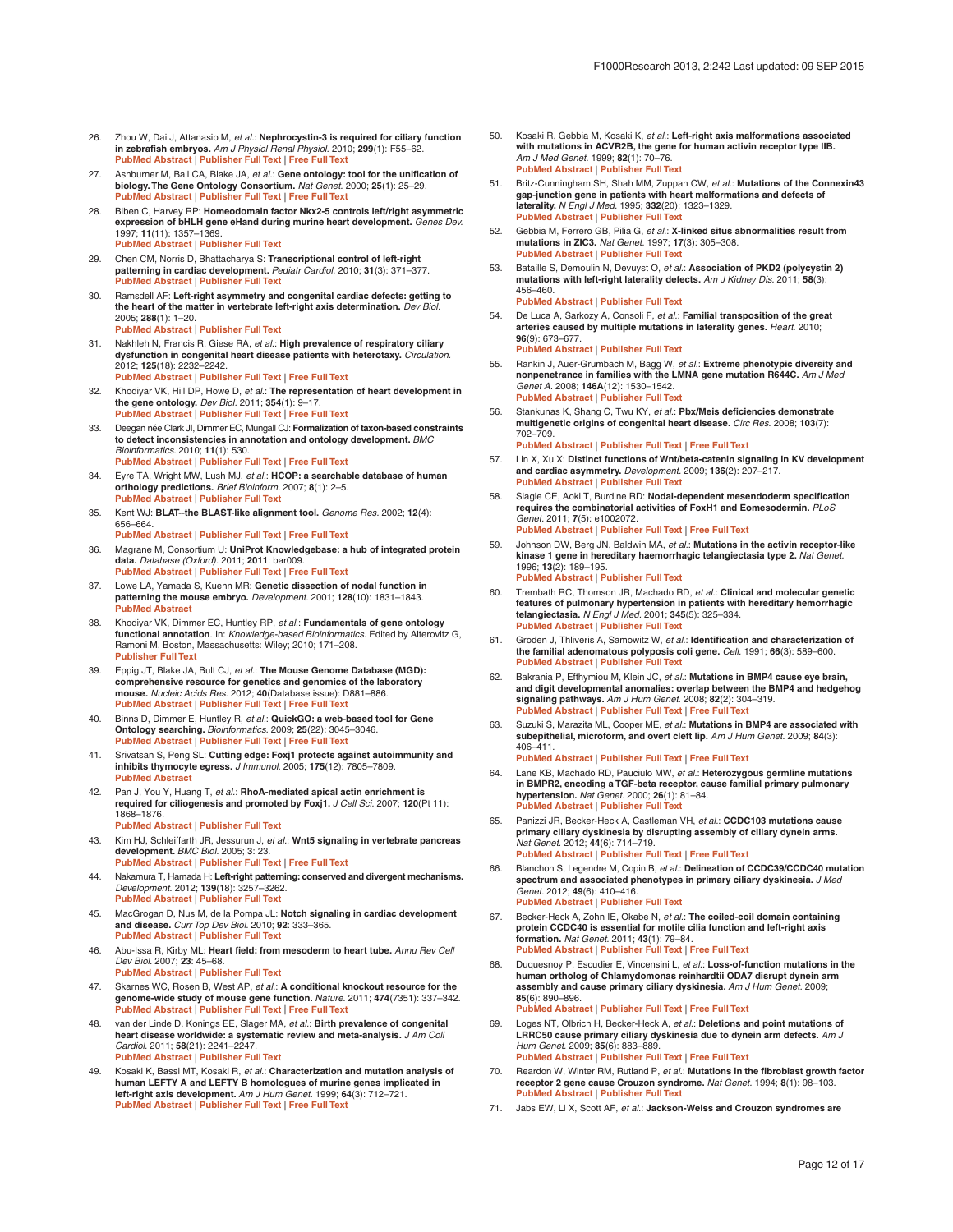<span id="page-12-0"></span>**allelic with mutations in fibroblast growth factor receptor 2.** *Nat Genet.* 1994; **8**(3): 275–279. **[PubMed Abstract](http://www.ncbi.nlm.nih.gov/pubmed/7874170)** | **[Publisher Full Text](http://dx.doi.org/10.1038/ng1194-275)** 

- 72. Wang B, Yan J, Mi R, *et al.*: **Forkhead box H1 (FOXH1) sequence variants in ventricular septal defect.** *Int J Cardiol.* 2010; **145**(1): 83–85. **[PubMed Abstract](http://www.ncbi.nlm.nih.gov/pubmed/19525021)** | **[Publisher Full Text](http://dx.doi.org/10.1016/j.ijcard.2009.05.030)**
- 73. Kott E, Duquesnoy P, Copin B, *et al.*: **Loss-of-function mutations in LRRC6, a gene**  essential for proper axonemal assembly of inner and outer dynein arms, cause<br>primary ciliary dyskinesia. *Am J Hum Genet.* 2012; 91(5): 958–964.<br><mark>[PubMed Abstract](http://www.ncbi.nlm.nih.gov/pubmed/23122589) | [Publisher Full Text](http://dx.doi.org/10.1016/j.ajhg.2012.10.003) | Free Full Text</mark>
- 74. Gillis LA, McCallum J, Kaur M, *et al.*: **NIPBL mutational analysis in 120 individuals with Cornelia de Lange syndrome and evaluation of genotype-phenotype correlations.** *Am J Hum Genet.* 2004; **75**(4): 610–623. **[PubMed Abstract](http://www.ncbi.nlm.nih.gov/pubmed/15318302)** | **[Publisher Full Text](http://dx.doi.org/10.1086/424698)** | **[Free Full Text](http://www.ncbi.nlm.nih.gov/pmc/articles/1182048)**
- 75. Krantz ID, McCallum J, DeScipio C, *et al.*: **Cornelia de Lange syndrome is caused by mutations in NIPBL, the human homolog of Drosophila melanogaster Nipped-B.** *Nat Genet.* 2004; **36**(6): 631–635. **[PubMed Abstract](http://www.ncbi.nlm.nih.gov/pubmed/15146186)** | **[Publisher Full Text](http://dx.doi.org/10.1038/ng1364)**
- 76. Guo J, Cagatay T, Zhou G, *et al.*: **Mutations in the human naked cuticle homolog NKD1 found in colorectal cancer alter Wnt/Dvl/beta-catenin signaling.** *PLoS One.* 2009; **4**(11): e7982.
	- **[PubMed Abstract](http://www.ncbi.nlm.nih.gov/pubmed/19956716)** | **[Publisher Full Text](http://dx.doi.org/10.1371/journal.pone.0007982)** | **[Free Full Text](http://www.ncbi.nlm.nih.gov/pmc/articles/2776356)**
- 77. Bergmann C, Fliegauf M, Bruchle NO, *et al.*: **Loss of nephrocystin-3 function can cause embryonic lethality, Meckel-Gruber-like syndrome, situs inversus, and renal-hepatic-pancreatic dysplasia.** *Am J Hum Genet.* 2008; **82**(4): 959–970. **[PubMed Abstract](http://www.ncbi.nlm.nih.gov/pubmed/18371931)** | **[Publisher Full Text](http://dx.doi.org/10.1016/j.ajhg.2008.02.017)** | **[Free Full Text](http://www.ncbi.nlm.nih.gov/pmc/articles/2427297)**
- 78. Olbrich H, Fliegauf M, Hoefele J, *et al.*: **Mutations in a novel gene, NPHP3, cause**

**adolescent nephronophthisis, tapeto-retinal degeneration and hepatic fibrosis.** *Nat Genet.* 2003; **34**(4): 455–459. **[PubMed Abstract](http://www.ncbi.nlm.nih.gov/pubmed/12872122)** | **[Publisher Full Text](http://dx.doi.org/10.1038/ng1216)** 

- 79. Fiskerstrand T, Houge G, Sund S, *et al.*: **Identification of a gene for renal-hepaticpancreatic dysplasia by microarray-based homozygosity mapping.** *J Mol Diagn.* 2010; **12**(1): 125–131. **[PubMed Abstract](http://www.ncbi.nlm.nih.gov/pubmed/20007846)** | **[Publisher Full Text](http://dx.doi.org/10.2353/jmoldx.2010.090033)** | **[Free Full Text](http://www.ncbi.nlm.nih.gov/pmc/articles/2797727)**
- 80. Mochizuki T, Wu G, Hayashi T, *et al.*: **PKD2, a gene for polycystic kidney disease that encodes an integral membrane protein.** *Science.* 1996; **272**(5266): 1339–1342.
	- **[PubMed Abstract](http://www.ncbi.nlm.nih.gov/pubmed/8650545)** | **[Publisher Full Text](http://dx.doi.org/10.1126/science.272.5266.1339)**
- 81. Digilio MC, Conti E, Sarkozy A, *et al.*: **Grouping of multiple-lentigines/LEOPARD and Noonan syndromes on the PTPN11 gene.** *Am J Hum Genet.* 2002; **71**(2): 389–394. **[PubMed Abstract](http://www.ncbi.nlm.nih.gov/pubmed/12058348)** | **[Publisher Full Text](http://dx.doi.org/10.1086/341528)** | **[Free Full Text](http://www.ncbi.nlm.nih.gov/pmc/articles/379170)**
- 82. Tartaglia M, Niemeyer CM, Fragale A, *et al.*: **Somatic mutations in PTPN11 in juvenile myelomonocytic leukemia, myelodysplastic syndromes and acute myeloid leukemia.** *Nat Genet.* 2003; **34**(2): 148–150. **P[ubMed Abstract](http://www.ncbi.nlm.nih.gov/pubmed/12717436)** | **[Publisher Full Text](http://dx.doi.org/10.1038/ng1156)**
- 83. Tartaglia M, Mehler EL, Goldberg R, *et al.*: **Mutations in PTPN11, encoding the protein tyrosine phosphatase SHP-2, cause Noonan syndrome.** *Nat Genet.* 2001; **29**(4): 465–468. **P[ubMed Abstract](http://www.ncbi.nlm.nih.gov/pubmed/11704759)** | **[Publisher Full Text](http://dx.doi.org/10.1038/ng772)**
- 84. Renfro DP, McIntosh BK, Venkatraman A, *et al.*: **GONUTS: the Gene Ontology Normal Usage Tracking System.** *Nucleic Acids Res.* 2012; **40**(Database issue): D1262–D1269. **[PubMed Abstract](http://www.ncbi.nlm.nih.gov/pubmed/22110029)** | **[Publisher Full Text](http://dx.doi.org/10.1093/nar/gkr907)** | **[Free Full Text](http://www.ncbi.nlm.nih.gov/pmc/articles/3245169)**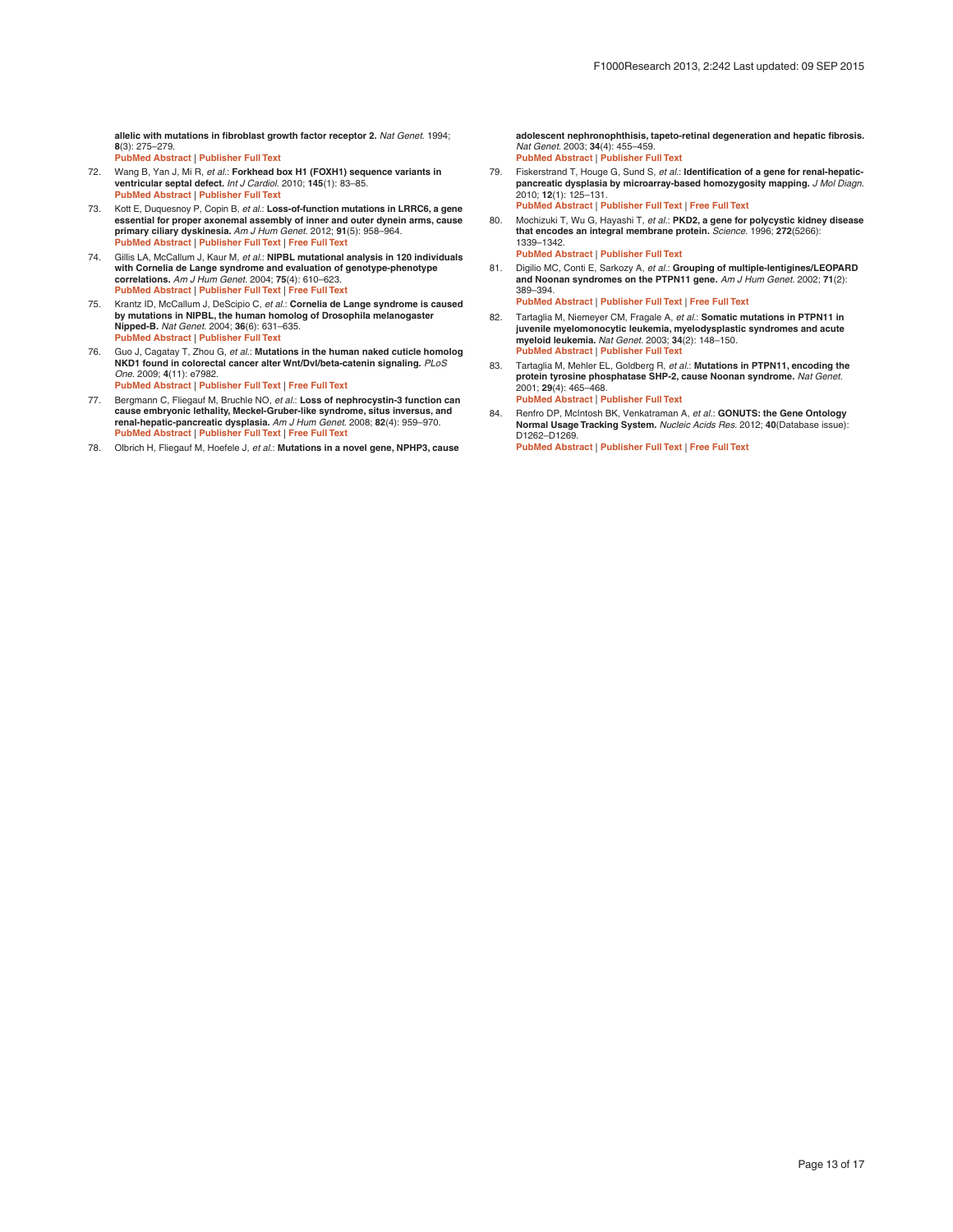# **Open Peer Review**

# **Current Referee Status:**



**Version 1**

Referee Report 29 January 2014

**doi:**[10.5256/f1000research.2891.r3269](http://dx.doi.org/10.5256/f1000research.2891.r3269)

# **Jeroen Bakkers**

Cardiac Development and Genetics, Hubrecht Institute, Utrecht, Netherlands

The title and abstract accurately describes the content of the manuscript.

## **Method:**

The analysis described here is based on the selected 30 genes from literature that are associated with the GO term 'heart jogging'. According to the description by the authors these genes are involved in zebrafish heart jogging, but a better definition would be that these genes affect heart jogging (either direct or indirect). Indeed some of the genes that were included play a role in cilia function and establishment of the left-right axis.

Many more genes have been identified in zebrafish that affect left-right patterning and thus 'heart jogging'. It remains unclear why these were not included in the search. The observation that many zebrafish left-right genes are not associated with the GO term 'cardiac jogging' could be due to annotation issues (e.g. not every authors uses the term 'jogging' for heart laterality defects in zebrafish embryos). This limitation in the design of this study should be discussed more thoroughly.

In addition the authors could make some conclusions about the usefulness of the GO term 'heart jogging' . Although heart jogging is a process specific to zebrafish it is controlled by a conserved left-right patterning mechanism. However the GO term 'cardiac jogging' is associated with genes that control heart morphogenesis and left-right patterning.

# **I have read this submission. I believe that I have an appropriate level of expertise to confirm that it is of an acceptable scientific standard.**

*Competing Interests:* No competing interests were disclosed.

Author Response 19 Feb 2014

**Ruth Lovering**, University College London, UK

Dear Jeroen,

jogging…

Thank you for your comments about our paper.

We have updated the methods, as suggested, to: A list of 30 zebrafish genes that affect heart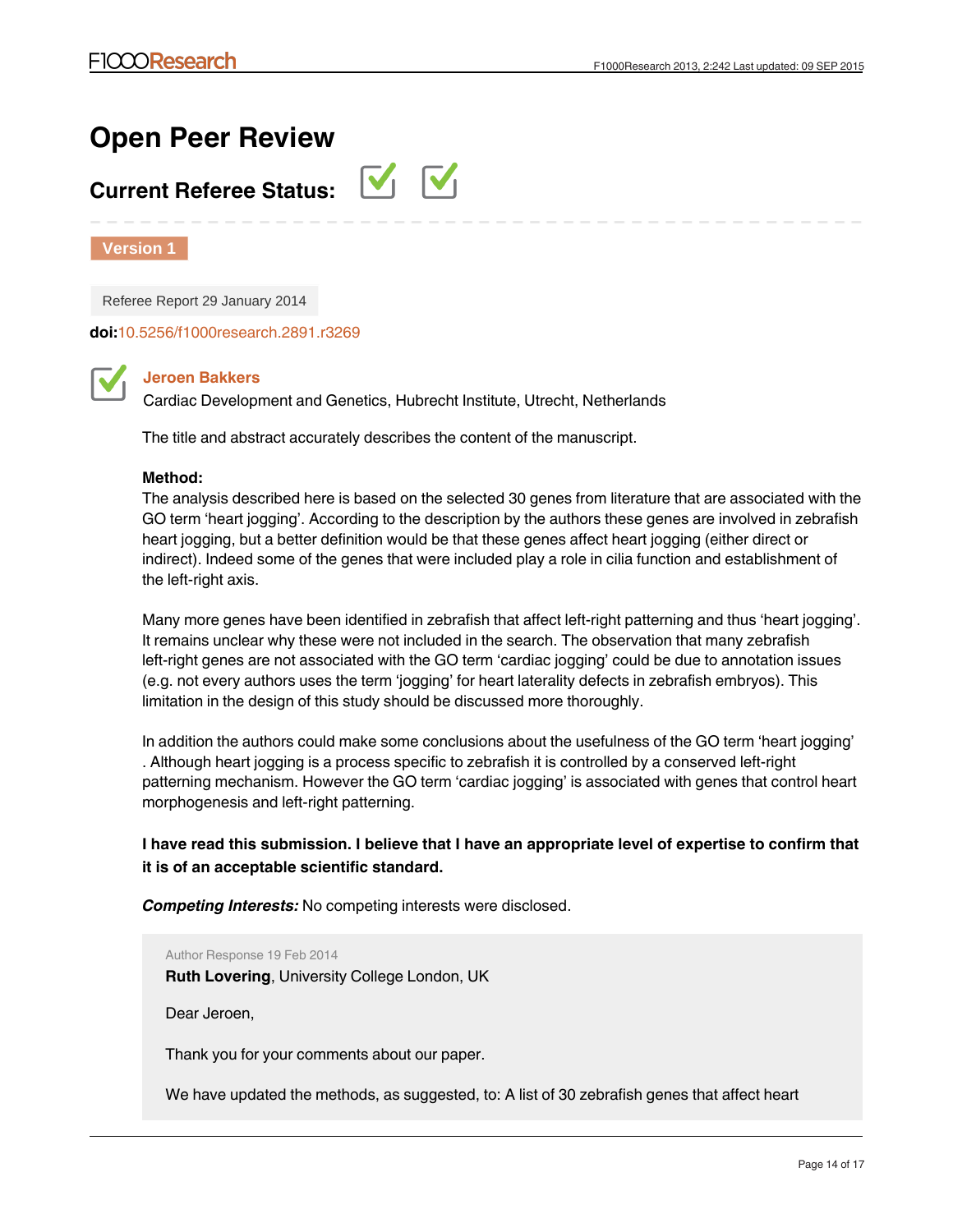jogging…

As already described in the methods we only included genes in this list where there was experimental evidence in ZFIN database which confirmed that these genes had an impact on heart jogging in zebrafish. Many genes are likely to be missing from this list because the heart jogging process is often not studied in zebrafish carrying mutations in relevant genes.

We have added the following statement to the methods: This list does not represent all genes which play a role in heart jogging, as the process of heart jogging is not always studied in zebrafish carrying mutations in relevant genes.

We have not provided a detailed discussion about the GO term 'heart jogging' as we do not want to describe the detail of GO transitivity any further here.

Regards

Ruth

*Competing Interests:* No competing interests were disclosed.

Referee Report 29 November 2013

**doi:**[10.5256/f1000research.2891.r2480](http://dx.doi.org/10.5256/f1000research.2891.r2480)



# **Vincent VanBuren**

Computational Systems Biology, Texas A&M University, Temple, TX, USA

The title is fine, but it would be better if it summarized findings rather than summarized the procedures. The abstract is an adequate summary of the article.

Required revisions:

- Methods- Generation of the list of zebrafish jogging genes: "*The search identified a further 23 zebrafish genes, however manual review of these publications led to 5 being disregarded, as the evidence for an involvement in heart jogging was not strong enough*." The phrase, "*was not strong enough*" does not provide sufficient detail to make construction of this list reproducible. The details should be provided.
- Discussion- paragraph 4: "*only a few of the 'jogging ortholog' genes, CCDC103, CCDC40, DNAAF1, LRRC6, NPHP3, and PKD2, are associated with heart looping defects, and thus provide evidence which suggests an involvement of these genesis left-right asymmetry determination in the heart*." First, making an assertion that genes are not associated with a particular process requires that high-powered studies were performed to reach a negative conclusion. Does the literature support this? Second, while it is true that eliminating one possibility increases the probability of other explanations, it is not very solid evidence for a particular explanation. The logic of the above statement should be better supported, or the statement should be removed.

Discussion- paragraph 4: "*However, there are numerous other reasons why there is a poor*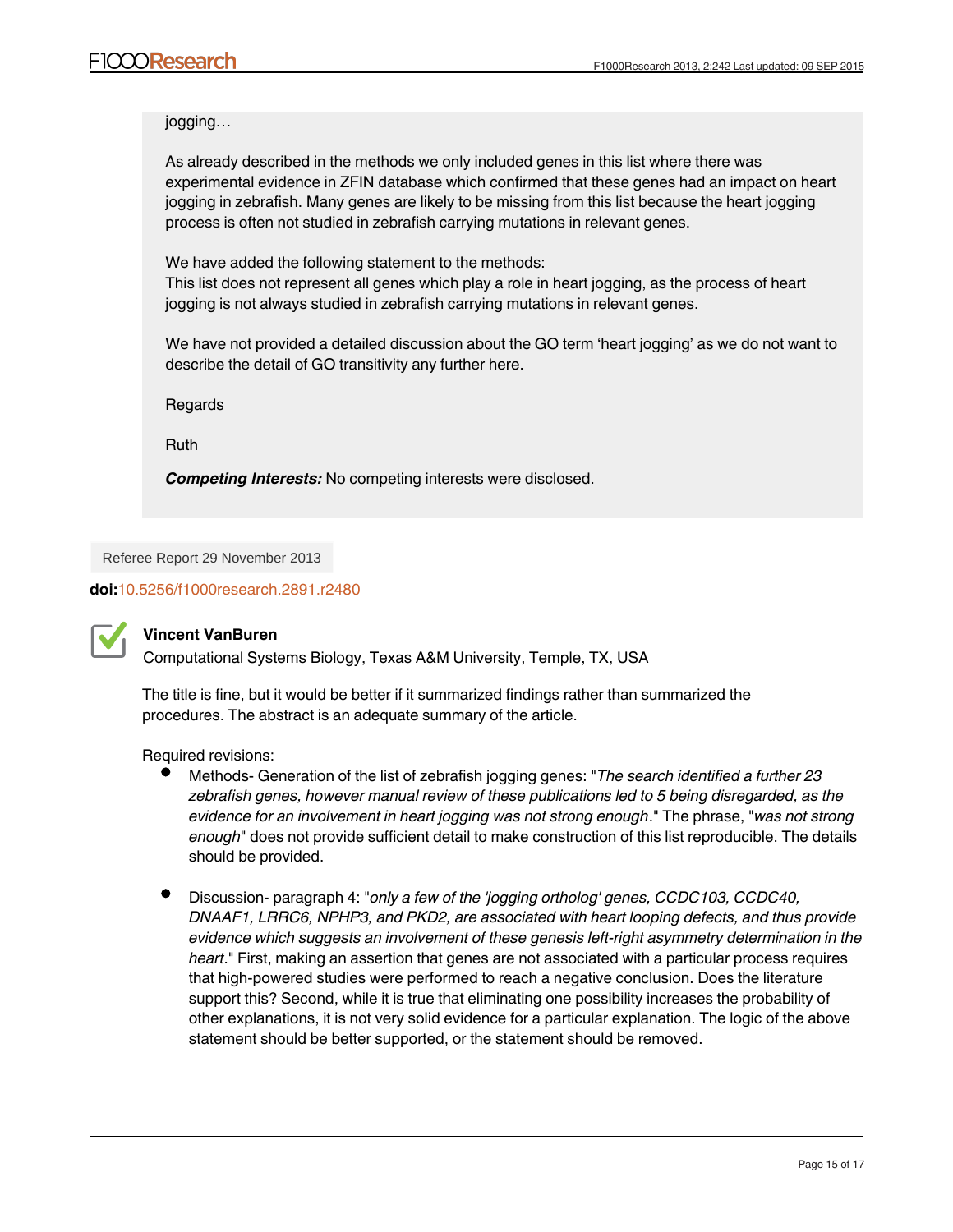Discussion- paragraph 4: "*However, there are numerous other reasons why there is a poor association of heart defects with the 'jogging ortholog' gene list.*" This should be, "…*numerous other possible reasons*…".

**I have read this submission. I believe that I have an appropriate level of expertise to confirm that it is of an acceptable scientific standard.**

*Competing Interests:* No competing interests were disclosed.

Author Response 19 Feb 2014

**Ruth Lovering**, University College London, UK

Dear Vincent,

Thank you for your helpful comments. We also recognise that since the original search was conducted that there are now an additional 7 other zebrafish genes (Celf1, Cdc14aa, Cdc14b, Dmrt2a, Enpp2, Grem2, Ipar3) with experimental evidence supporting their role in heart jogging ( [Matsui, T.](http://www.ncbi.nlm.nih.gov/pubmed/22899848) *et al.,* 2012; [Clément, A.](http://www.ncbi.nlm.nih.gov/pubmed/23027426) *et al.*, 2012; [Lai, S.L.](http://www.ncbi.nlm.nih.gov/pubmed/23095890) *et al*., 2012; [Müller, I.I.](http://www.ncbi.nlm.nih.gov/pubmed/23223679) *et al.*, 2013)

As this comment will remain associated with this manuscript we will not add a comment about these additional genes to the manuscript itself, but we will revise the manuscript as follows:

# **Methods - Generation of the list of zebrafish jogging genes section:**

To make it clearer how this list of zebrafish jogging genes was generated we will replace part of this section with the following:

"*A list of 30 zebrafish heart jogging genes was compiled using a variety of approaches. Twelve zebrafish proteins were identified as they were already annotated to the 'heart jogging' GO terms, the remaining 18 proteins were then identified using the ZFIN ([http://zfin.org/\)](http://zfin.org/) Site Search, with the search phrase 'heart jogging', and filtering using the 'Expression/Phenotypes' category. This search retrieves figures from papers that have 'heart jogging' in the figure legend, and thus are likely to be describing specific zebrafish genes (and proteins) involved in this process. Many of these genes had not not yet been curated with GO terms. Each of the papers identified in this way were reviewed; of the 23 zebrafish genes identified in these papers five (Bmpr1aa, Tbx1, unm\_hu119, unm\_hu202, unm\_hu304) were eliminated, as none of these papers provided experimental evidence for the involvement of these genes in heart jogging."*

# **In Discussion - paragraph 4:**

We did not intend to make a negative conclusion here, this statement was making a positive statement that some of the 'jogging ortholog' genes, CCDC103, CCDC40, DNAAF1, LRRC6, NPHP3, and PKD2, are associated with heart looping defects. And as included in the comment below we do state that 'there are numerous other reasons why there is a poor association of heart defects with the 'jogging ortholog' gene list'. To make this statement less controversial, we will modify it as follows:

*"Mutations in several human genes have now been identified as causative of abnormal heart looping, such as ACVR2B, LEFTY2, GJA1 and ZIC3(49–52), and some of the 'jogging ortholog'*

*genes (CCDC103, CCDC40, DNAAF1, LRRC6, NPHP3 and PKD2) are also associated with heart*